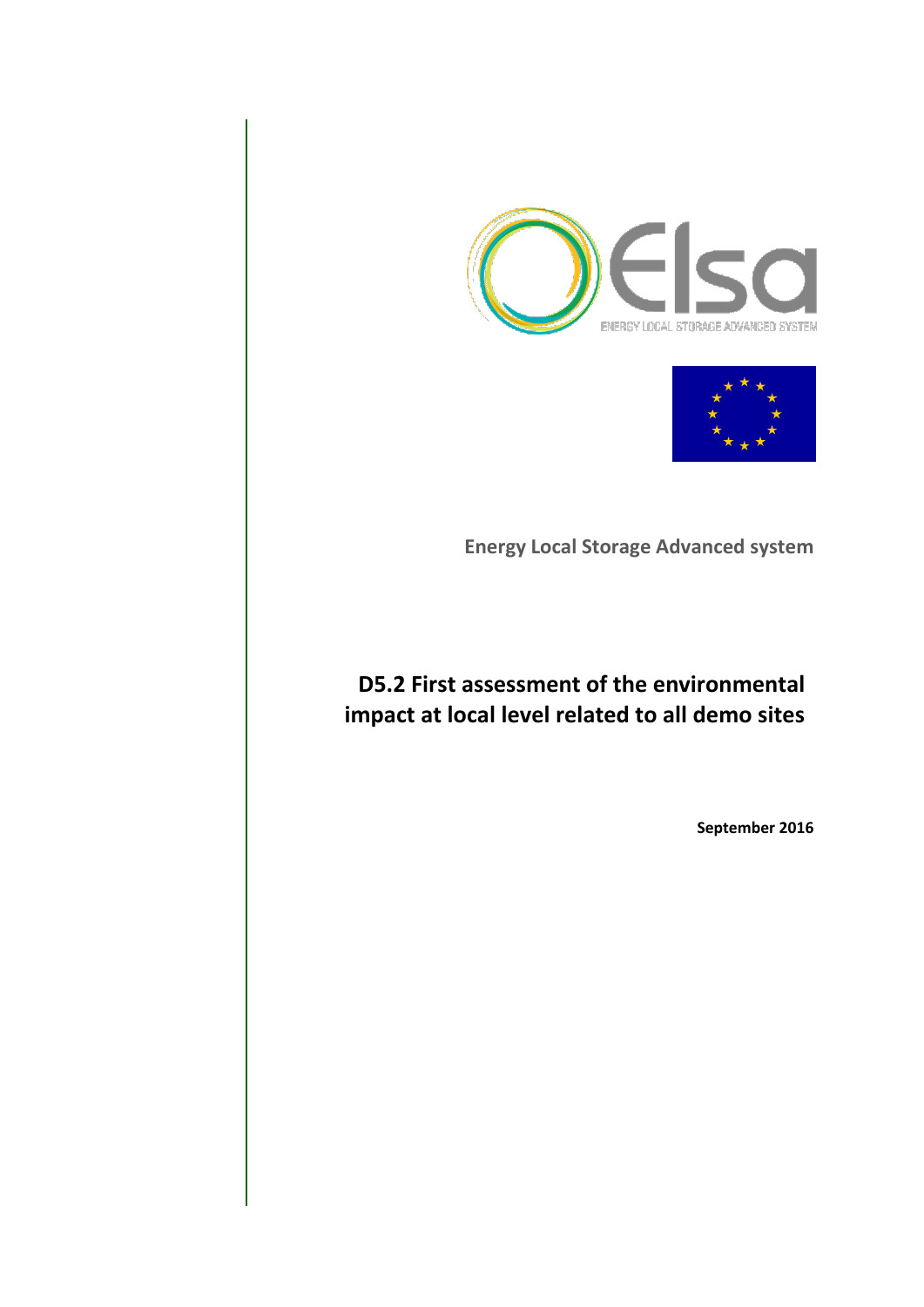

## **Imprint**

a **2016 First assessment of the environmental impact at local level related to all demo sites, August**

| <b>Contractual Date of Delivery to the EC:</b> |                                                                              | 31.08.2016                                          |  |  |
|------------------------------------------------|------------------------------------------------------------------------------|-----------------------------------------------------|--|--|
| <b>Actual Date of Delivery to the EC:</b>      |                                                                              | 30.09.2016                                          |  |  |
| Author(s):                                     | Janina Schneiker (B.A.U.M. Consult), Dr. Michael Stöhr (B.A.U.M.<br>Consult) |                                                     |  |  |
| Participant(s):                                | BAUM, NWEST, BYES, AUEW, Gateshead College, ENG, UTRCI,<br><b>RWTH</b>       |                                                     |  |  |
| Project:                                       | Energy Local Storage Advanced system (ELSA)                                  |                                                     |  |  |
| Work package:                                  |                                                                              | WP5 - Economical and environmental impact assesment |  |  |
| Task:                                          | 5.3 - Environmental impact of large-scale storage deployment                 |                                                     |  |  |
| <b>Estimated person months:</b>                | 10                                                                           |                                                     |  |  |
| Confidentiality:                               | Public                                                                       |                                                     |  |  |
| <b>Version:</b>                                | 1.0                                                                          |                                                     |  |  |
| Contact:                                       |                                                                              | Janina Schneiker - j.schneiker@baumgroup.de         |  |  |
| <b>Website:</b>                                | http://elsa-h2020.eu/                                                        |                                                     |  |  |
|                                                |                                                                              |                                                     |  |  |

## **Legal disclaimer**

The project Energy Local Storage Advanced system (ELSA) has received funding from the European Union's Horizon 2020 research and innovation programme under grant agreement No 646125. The sole responsibility for the content of this publication lies with the authors. It does not necessarily reflect the opinion of the Innovation and Networks Executive Agency (INEA) or the European Commission (EC). INEA or the EC are not responsible for any use that may be made of the information contained therein.

## **Copyright**

© B.A.U.M. Consult GmbH, Gotzinger Straße 48/50, 81371 Munich, Germany. Copies of this publication – also of extracts thereof – may only be made with reference to the publisher.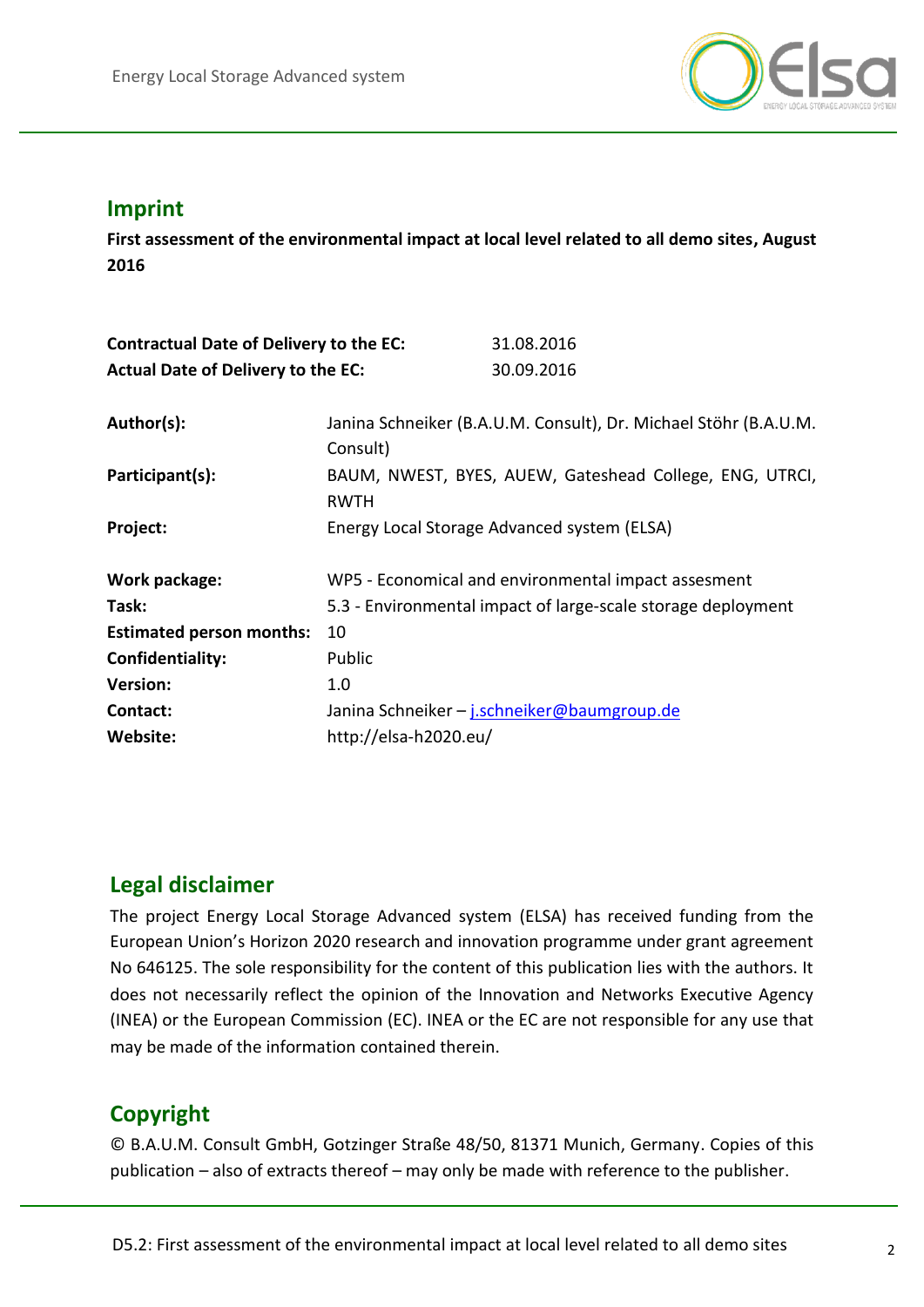

## **Executive Summary**

Decentralised small and medium-size energy storages enable a more flexible operation of energy systems than is possible today. The project Energy Local Storage Advanced system (ELSA) brings distributed storage solutions to maturity. Its objective is to enable their integration into the energy system as well as their commercial use. An ELSA battery energy storage system is based on 2<sup>nd</sup> life batteries from Renault and Nissan electric vehicles and, combined with a local ICT-based Energy Management System, it is installed at six pilot sites in five EU countries. The project's Task 5.3 aims at assessing the environmental impact of the storage system deployed at the six pilot sites by performing a full Life Cycle Assessment (LCA) from "cradle-to-grave".

Due to the fact that real-life data from the pilot site installations is necessary in order to conduct an LCA and the fact that the ELSA battery energy storage systems installation at the pilot sites is partially done in parallel to the work in Task 5.3, this work is done in two steps (corresponding to D5.2 & D 5.5). This first assessment of environmental impacts (D5.2) presents the work done and results achieved in the first step. The methodology of LCA is described, their application on the ELSA battery energy storage systems is explained, and first results of LCA calculations are presented.

An LCA for a representative battery pack performed by Nissan was conducted. The latter comprises calculations for six environmental impact categories and comes out, among others, with a total GWP of 1.8 t  $CO_{2eq}$  for the battery production and extraction from an electric vehicle for 2<sup>nd</sup> life use of a 24 kWh battery including all the components composing the battery pack (casing, management system, internal cabling, etc.). This environmental impact is only partially to be allocated to the ELSA storage system, because the battery production is necessary for the battery's first use in a vehicle anyway.

Furthermore, a model calculation of the Global Warming Potential (GWP), the most important of the six investigated environmental impact categories, has been performed for the expected energy flows of a standardized ELSA pilot model using hypothetical data close to the ones to be expected for real situations. The model calculation of the GWP for the hypothetical site which are connected to the energy flows revealed an annual reduction of the GWP from 213.6 t CO<sub>2eq</sub> to 209.5 t CO<sub>2eq</sub> (- 4.1 t CO<sub>2eq</sub>). In the calculated model scenario, this reduction is caused by the reduced curtailment of a PV-plant whose effect on the GWP more than compensates the effect of the additional energy consumption caused by the losses in the battery system. It also more than compensates the environmental impact of the battery production after two years of operation already.

These results suggest that a reduction of the GWP through installation of an ELSA system is possible if the operation of the system enables, for instance, a reduction of curtailment of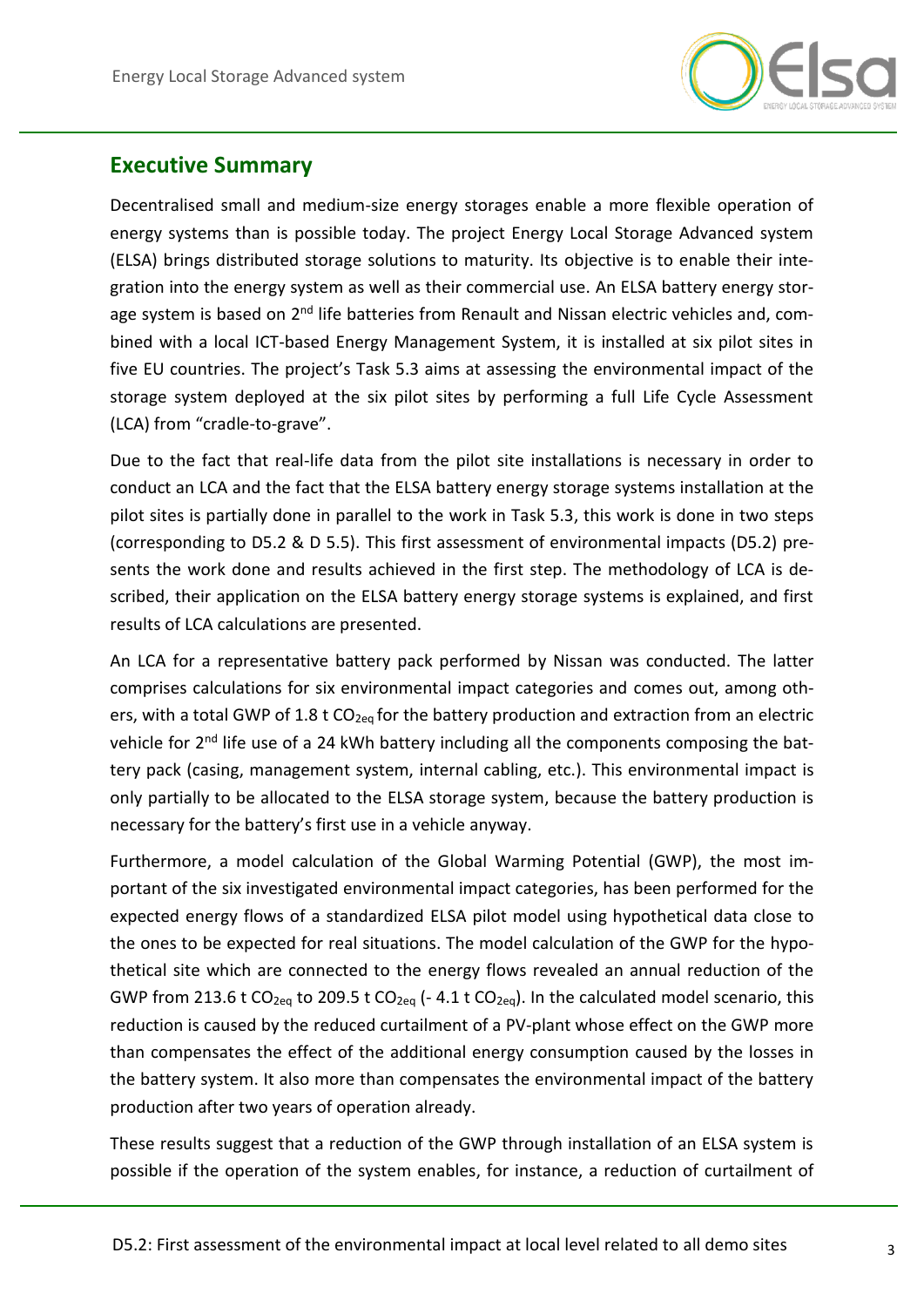

electricity from renewable energy sources, and thereby a reduction of the use of electricity from mainly fossil sources. The comparatively low share of environmental impact of the battery pack suggests that the environmental impact of an ELSA system is mainly determined by its use phase and the changes caused by the ELSA system in the energy mix used at the site of installation.

A full LCA based on real-life data from the ELSA pilot site taking into account potential material inputs and outputs to the system and a thorough discussion of the allocation of the environmental impact of the battery production will be performed in a second step (D5.5: "Final impact assessment of the environmental impact at local level related to all demo site"; scheduled delivery date: September 2017).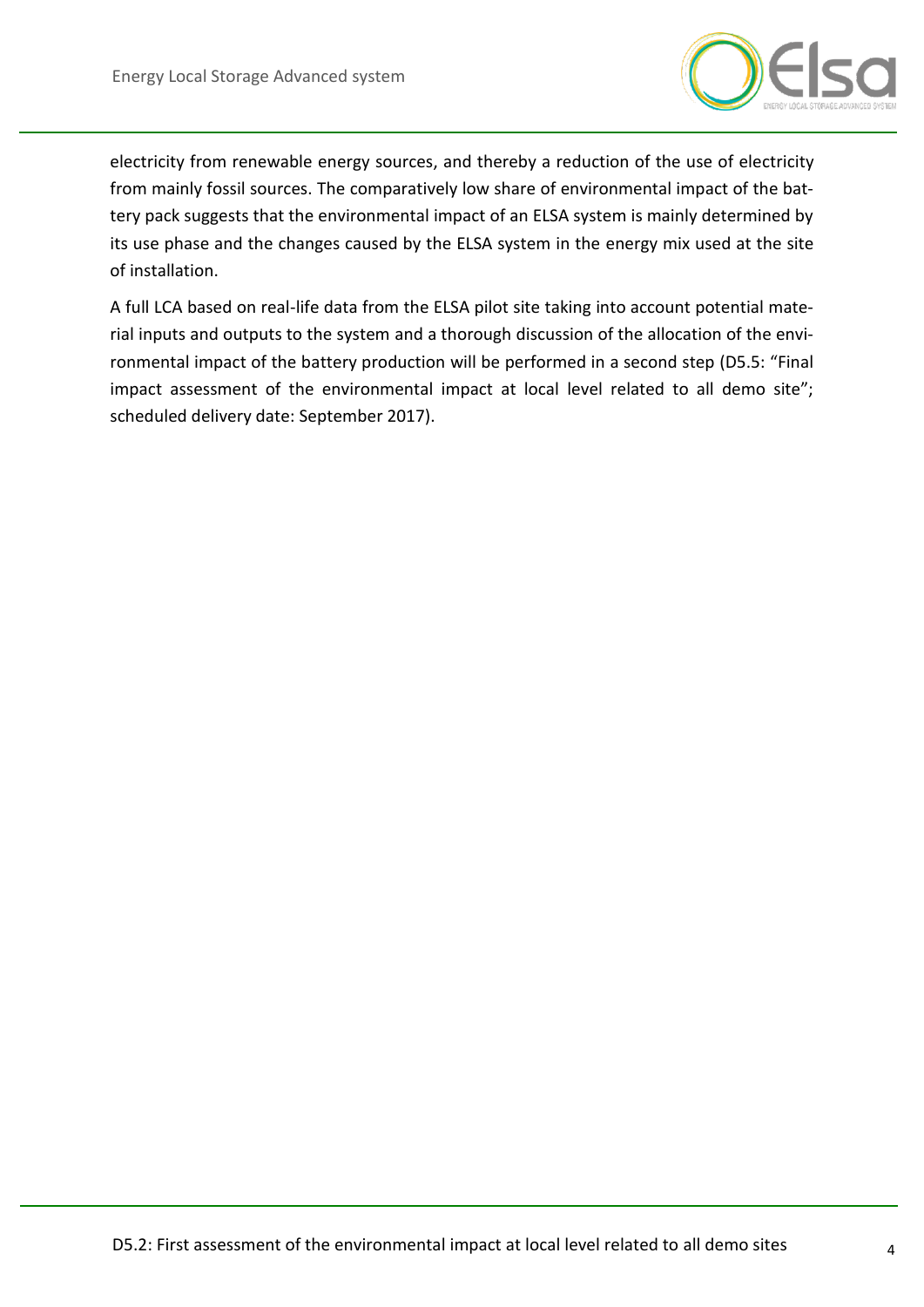

# **Table of Contents**

| 1           |                                                                                       |  |  |  |  |  |
|-------------|---------------------------------------------------------------------------------------|--|--|--|--|--|
| 1.1         |                                                                                       |  |  |  |  |  |
| 1.1.1       |                                                                                       |  |  |  |  |  |
| 1.1.2       |                                                                                       |  |  |  |  |  |
| 1.2         |                                                                                       |  |  |  |  |  |
| 1.2.1       |                                                                                       |  |  |  |  |  |
| 1.2.2       | Gateshead College Skills Academy for Sustainable Manufacturing and Innovation (SASMI) |  |  |  |  |  |
|             |                                                                                       |  |  |  |  |  |
| 1.2.4       | E.ON Energy Research Center (ERC) at RWTH Aachen University (Aachen, Germany);        |  |  |  |  |  |
|             | 1.2.5 City of Kempten (Kempten, Germany); Category: Distribution System, District  11 |  |  |  |  |  |
| 1.2.6       |                                                                                       |  |  |  |  |  |
| 1.3         |                                                                                       |  |  |  |  |  |
| 1.4         | Goals of Task 5.3: Environmental impact of large-scale storage                        |  |  |  |  |  |
|             |                                                                                       |  |  |  |  |  |
| 1.4.1       |                                                                                       |  |  |  |  |  |
|             |                                                                                       |  |  |  |  |  |
| $\mathbf 2$ |                                                                                       |  |  |  |  |  |
| 2.1         |                                                                                       |  |  |  |  |  |
| 2.2         |                                                                                       |  |  |  |  |  |
| 2.2.1       |                                                                                       |  |  |  |  |  |
| 2.2.2       |                                                                                       |  |  |  |  |  |
| 2.2.3       |                                                                                       |  |  |  |  |  |
| 2.2.4       |                                                                                       |  |  |  |  |  |
| 2.3         |                                                                                       |  |  |  |  |  |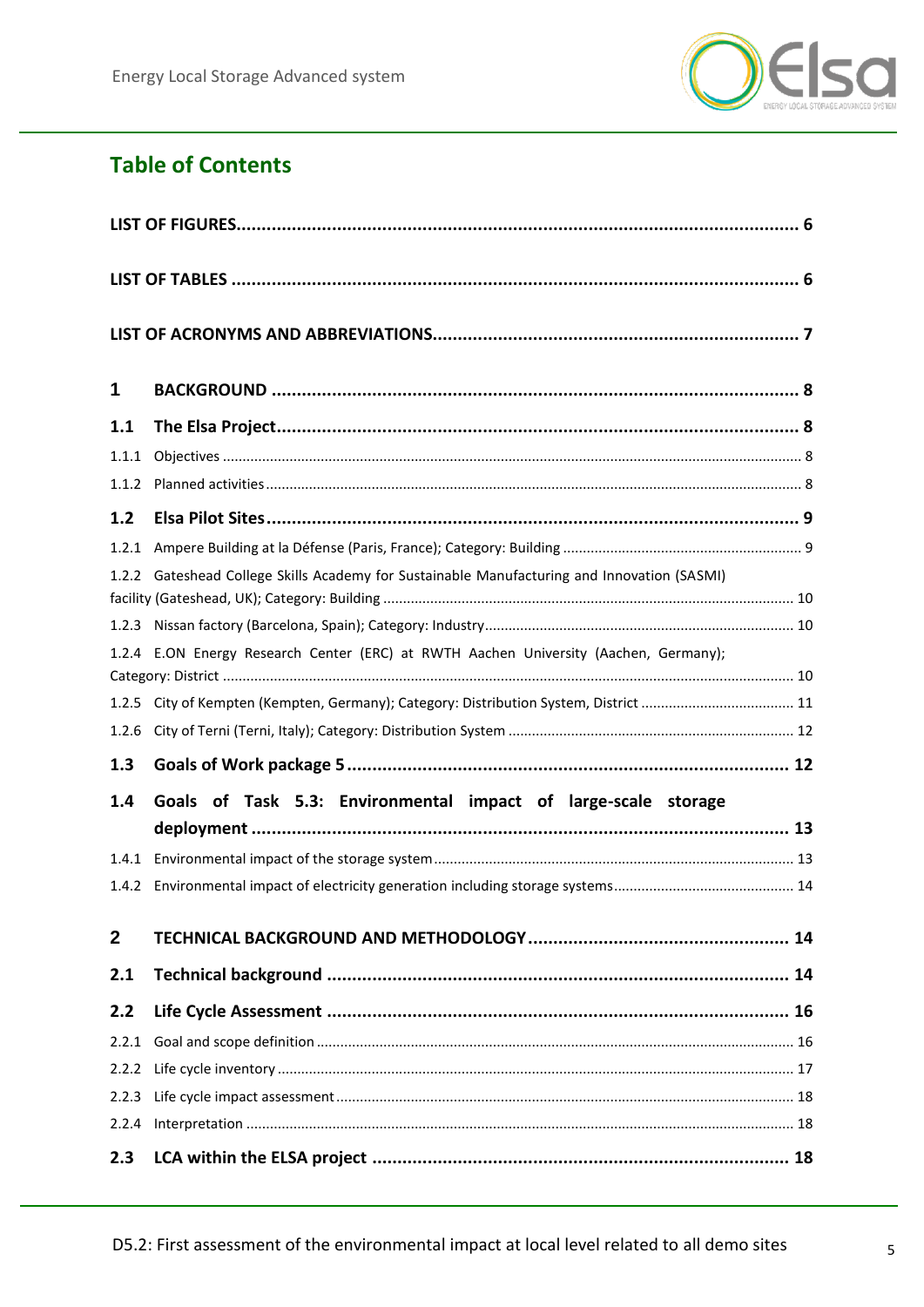

| 3     |                                                                                             |  |
|-------|---------------------------------------------------------------------------------------------|--|
| 3.1   |                                                                                             |  |
| 3.1.1 |                                                                                             |  |
| 3.1.2 |                                                                                             |  |
|       |                                                                                             |  |
| 3.2   |                                                                                             |  |
| 3.2.1 |                                                                                             |  |
| 3.3   |                                                                                             |  |
| 3.3.1 |                                                                                             |  |
| 3.3.2 | Model calculation of the GWP of the use phase of the ELSA battery energy storage system  25 |  |
| 3.4   |                                                                                             |  |
| 4     |                                                                                             |  |
|       |                                                                                             |  |

# <span id="page-5-0"></span>**List of Figures**

| Figure 2: Technology Readiness Levels; Source: Nasa Technology Readiness Level  13 |  |
|------------------------------------------------------------------------------------|--|
|                                                                                    |  |
| Figure 4: Schematic representation of the energy flows in the ELSA system  23      |  |

## <span id="page-5-1"></span>**List of Tables**

| Table 1: Relative GWP values for a time horizon of 100 years according to IPCC AR5 (2013) 21 |
|----------------------------------------------------------------------------------------------|
| Table 2: Result of the LCA performed for a 24 kWh Nissan battery pack for the life phases of |
|                                                                                              |
| Table 3: GWP of a dummy ELSA site before and after the installation of an ELSA storage       |
|                                                                                              |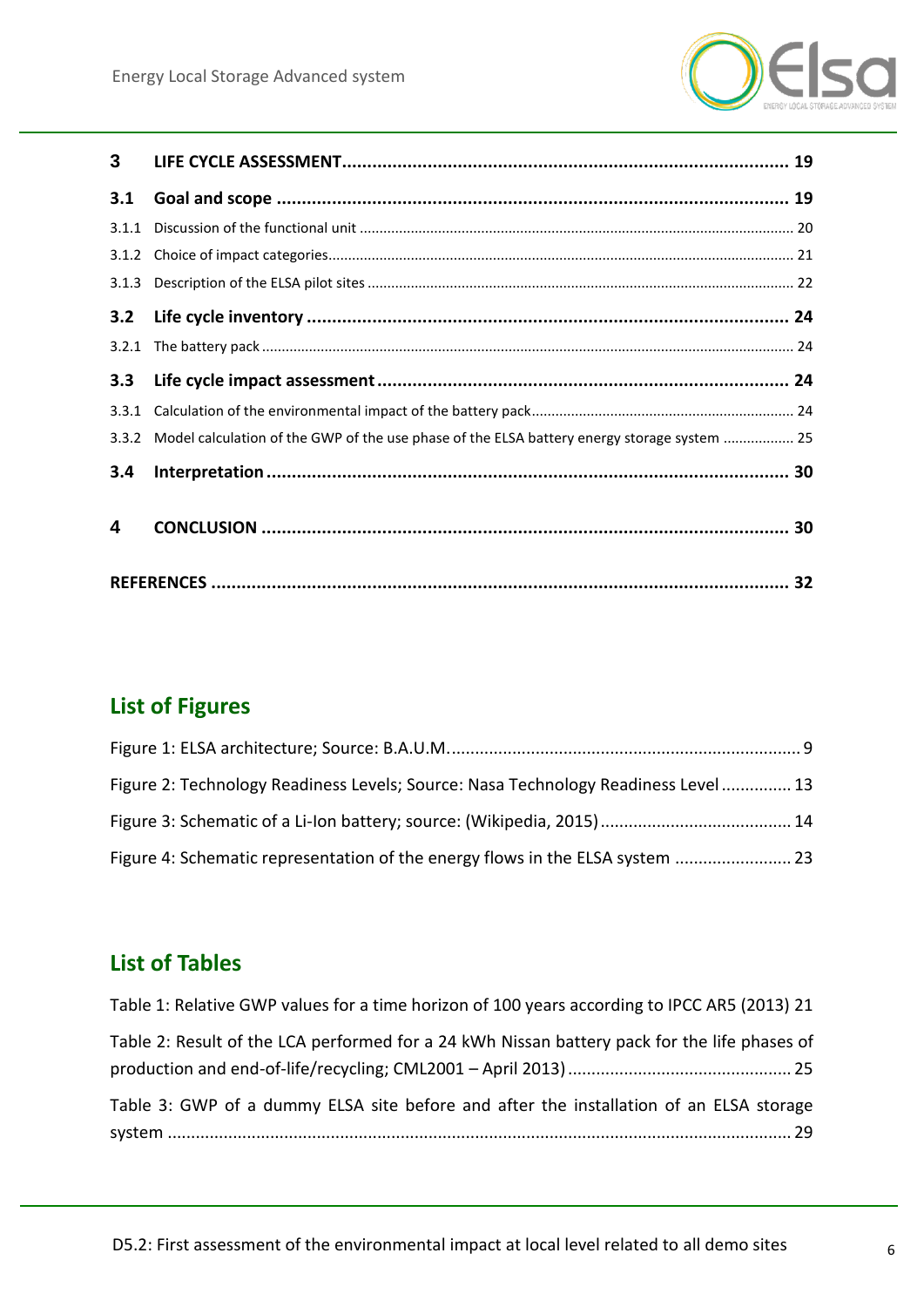

# <span id="page-6-0"></span>**List of Acronyms and Abbreviations**

| <b>BEMS</b> | <b>Building Energy Management System</b> |  |  |
|-------------|------------------------------------------|--|--|
| D           | Deliverable                              |  |  |
| <b>ELSA</b> | Energy Local Storage Advanced system     |  |  |
| <b>EEMS</b> | <b>ELSA Energy Management System</b>     |  |  |
| EV          | <b>Electric Vehicle</b>                  |  |  |
| <b>GHG</b>  | Green House Gas                          |  |  |
| <b>GWP</b>  | <b>Global Warming Potential</b>          |  |  |
| <b>LCA</b>  | Life Cycle Assessment                    |  |  |
| LCI         | Life Cycle Inventory                     |  |  |
| <b>LCPD</b> | Directive on Large Combustion Plants     |  |  |
| Li          | Lithium                                  |  |  |
| <b>LMO</b>  | Lithium Manganese Oxide                  |  |  |
| LV          | Low Voltage                              |  |  |
| <b>PV</b>   | Photovoltaic                             |  |  |
| <b>RES</b>  | Renewable Energy Sources                 |  |  |
| <b>TRL</b>  | <b>Technology Readiness Level</b>        |  |  |
| <b>WP</b>   | <b>Work Package</b>                      |  |  |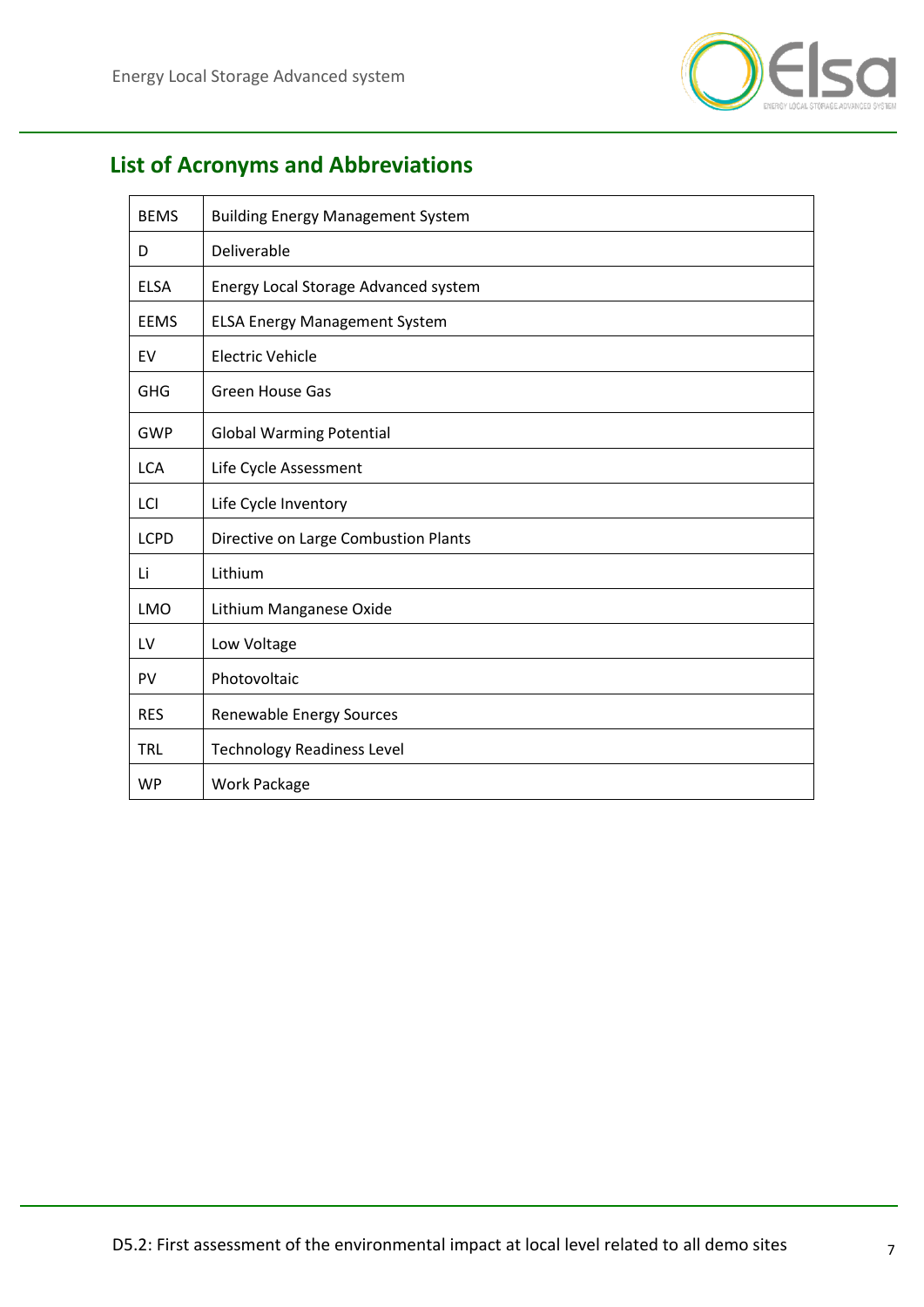

## <span id="page-7-0"></span>**1 Background**

## <span id="page-7-1"></span>**1.1 The Elsa Project**

Decentralised small and medium-size energy storages enable a more flexible operation of energy systems than is possible today. They can help to optimise the energy supply of buildings and districts, and enable the integration of a higher share of intermittent renewable energy sources. Yet, though many storage solutions are already technically mature and economically viable, their widespread application is hindered by the current legal and regulatory framework.

#### <span id="page-7-2"></span>**1.1.1 Objectives**

The ELSA project (Energy Local Storage Advanced system) aims at bringing distributed storage solutions to maturity. Its objective is to enable their integration into the energy system as well as their commercial use. ELSA addresses existing development needs by combining 2nd life batteries with an innovative local information and communication technology-based (ICT-based) ELSA Energy Management System (EEMS) in order to develop a low-cost, scalable and easy-to-deploy battery energy storage system. These storage solutions are conceived as energy services. Existing legal and regulatory barriers are analysed, and international standards are pushed forward. At the same time, ELSA develops innovative serviceoriented business models. Sustainability and social acceptance are taken into account through comprehensive environmental and socio-economic impact assessments as well as the involvement of citizens and stakeholder groups.

#### <span id="page-7-3"></span>**1.1.2 Planned activities**

ELSA further develops technology that is already close to maturity. ELSA storage systems are planned to be applied at six demonstration sites representing different use cases, that is, different application contexts and services provided such as peak demand shaving, demand response provision, ancillary (grid) services, power quality improvement, PV power generation smoothing, etc. Several feedback loops and the constant involvement of relevant stakeholders guarantee the optimal implementation of the pilots. The projects validation and evaluation of the storage systems at six trial sites ensures a scalability and feasibility of the results beyond the project.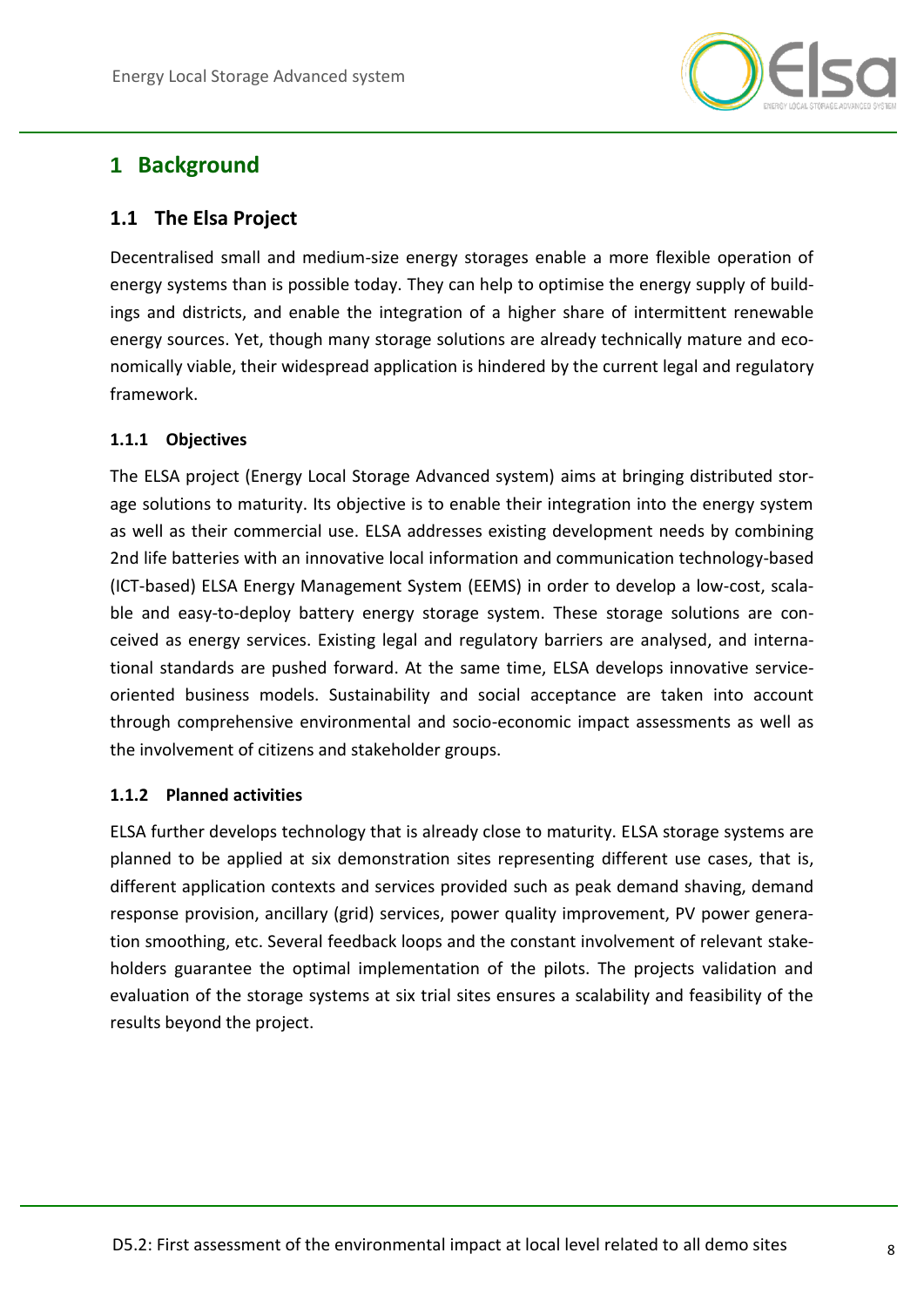



**Figure 1: ELSA architecture; Source: B.A.U.M.**

## <span id="page-8-0"></span>**1.2 Elsa Pilot Sites**

Six pilot sites have been identified for the technical, techno-economic and financial evaluation of the storage systems tested within the ELSA project. The evaluation of the storage deployment at the ELSA trial sites will deliver best practices from which the ELSA consortium will derive a set of unambiguous specifications and recommendations for the adaptation of the regulatory framework in order to enable small-scale storage deployment to be economically and technically viable for effective integration of electricity generation technologies using intermittent renewable energy sources (RES) across the EU. The test sites were selected to cover all the relevant applications for distributed storage installed at low voltage (LV) level. The following trial sites have been selected:

#### <span id="page-8-1"></span>**1.2.1 Ampere Building at la Défense (Paris, France); Category: Building**

The Ampere Building, which was built in 1985, is a ten-floor office building owned by the real estate company SOGEPROM. Currently, the building is undergoing a complete renovation towards a sustainable construction. In the framework of the ELSA-project, an electrical stor-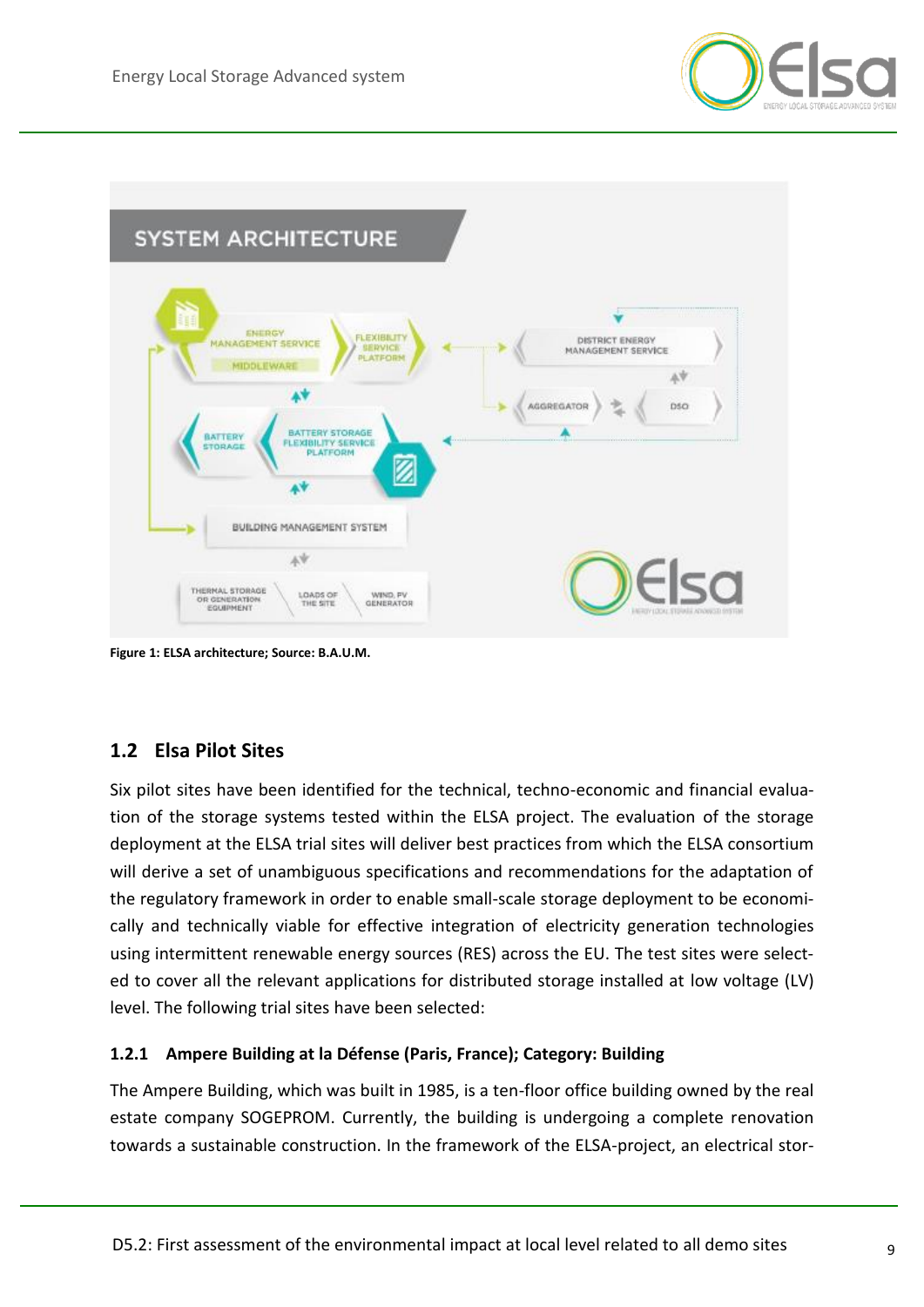

age with a total capacity of 32 kWh will be installed. Additionally, the building will be equipped with:

- A 130 kW heat pump for heat and cold generation
- A connection to the heat distribution network of La Défense
- Solar panels

### <span id="page-9-0"></span>**1.2.2 Gateshead College Skills Academy for Sustainable Manufacturing and Innovation (SASMI) facility (Gateshead, UK); Category: Building**

The Gateshead College Skills Academy for Sustainable Manufacturing and Innovation (SASMI) is a 5,713 m2 building consisting of classrooms, offices and workshops. It is located adjacent to the Nissan manufacturing facility in Sunderland, UK.

At the SASMI training centre, existing and new equipment will be connected with the installed building management system aiming at optimizing the building's energy consumption. At the SASMI pilot site, the following equipment will be newly installed:

- 3 x 16 kWh Nissan Leaf 2nd life batteries
- 50 kWp PV array
- Additional sensors, meters and BMS programming changes (to be confirmed)

#### <span id="page-9-1"></span>**1.2.3 Nissan factory (Barcelona, Spain); Category: Industry**

The Nissan factory in Barcelona is a more than  $100,000$  m<sup>2</sup> vehicle production plant where light commercial vehicles, vans and the Nissan e-NV200 are produced. The plant has an annual electric energy consumption of more than 100,000 MWh. The ELSA pilot installation will consist of a 300 kWp photovoltaic parking system, an ELSA system consisting of 42 Nissan EV battery packs (1,000 kWh total capacity) and an ELSA energy management system connected to the local monitoring system.

The pilot system will provide electricity for part of the factory lighting and is aimed at trialling energy optimization scenarios i.e. the system will not respond to signals of external actors but will apply charge/discharge algorithms in an autonomous way.

## <span id="page-9-2"></span>**1.2.4 E.ON Energy Research Center (ERC) at RWTH Aachen University (Aachen, Germany); Category: District**

The E.ON ERC is a multi-disciplinary research institution of RWTH Aachen University. The Aachen pilot site combines three buildings, the main building, the test hall and the Sense building, to an ELSA district.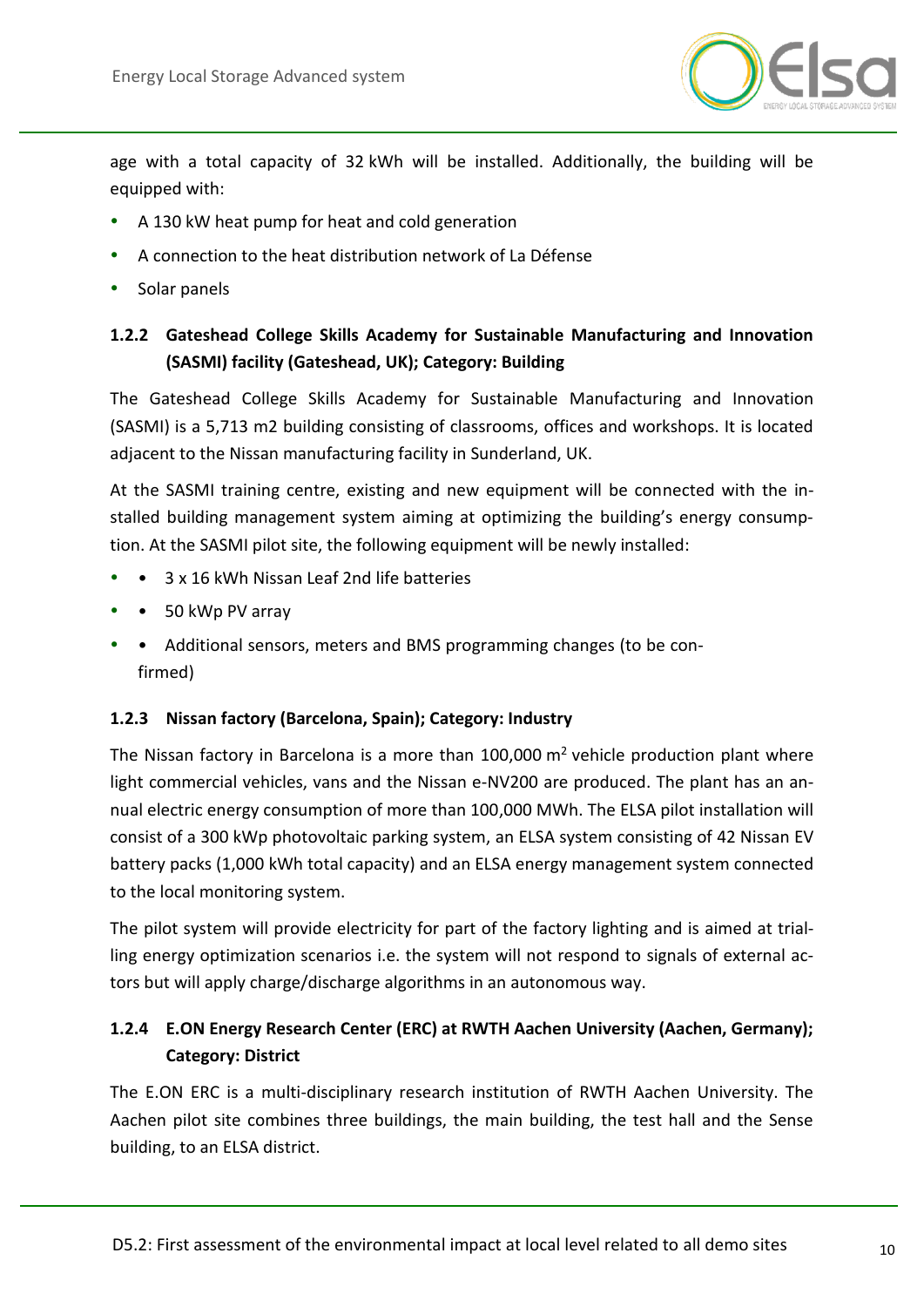

The main building is the main office building of the center. It has been designed and built to be an experiment in itself including advanced Building Management System integrating different solutions for heating and cooling including geothermal storage, CHP, heat pump. Addionally, the building is equipped with a set of solar panels on the roof.

The test hall is the building for the larger experimental setups of the center. It contains multiple test stands for different purposes, like climate chambers that are used to test heat pumps or other thermal systems. The test hall will be equipped with the ELSA storage system consisting of six 2<sup>nd</sup> Life Renault Kangoo batteries with an estimated capacity of 66 kWh.

The Sense building is a simple office building with no special characteristics or electrical flexibilities. In addition to the three buildings, the Aachen pilot site includes a wind turbine of 500 kW. The wind turbine will be included as a virtual source of energy by simulations and ICT tests.

The aim of the newly installed storage unit is to increase the flexibility of the local services for the three connected buildings and wind turbine, which, for the purpose of the trial, are treated as a small district. The existing BMS will be expanded and by incorporating the new components and functionalities of the ELSA solutions results in a system that controls the operation of the energy system including the batteries following external signals or local regenerative energy production in real time.

#### <span id="page-10-0"></span>**1.2.5 City of Kempten (Kempten, Germany); Category: Distribution System, District**

The test-site-district "Auf dem Bühl" in Kempten is an existing residential area with six multifamily houses. Solar panels were installed on three of the district's buildings for direct consumption by the residents. They are used for supplying the inhabitants with electricity. These buildings have no flexible loads because the individual consumers are not controllable.

Systems which will be installed at the Kempten test site as part of the ELSA pilot include:

- 6 x 11 kWh Renault Kangoo 2nd life batteries
- 37.1 kWp PV system
- 7 egrid measurement boxes
- Bouygues battery Energy Storage Management System (ESMS)

The aim at the Kempten pilot site is to optimize balancing consumption and production peaks in the local city quarter. The expected outcome of the trial is a minimization of the inserted fixed capital for installed network capacity and the improvement of the power quality (Smart Grid) as well as the provision of flexibility optimising activities on the energy market (Smart Market).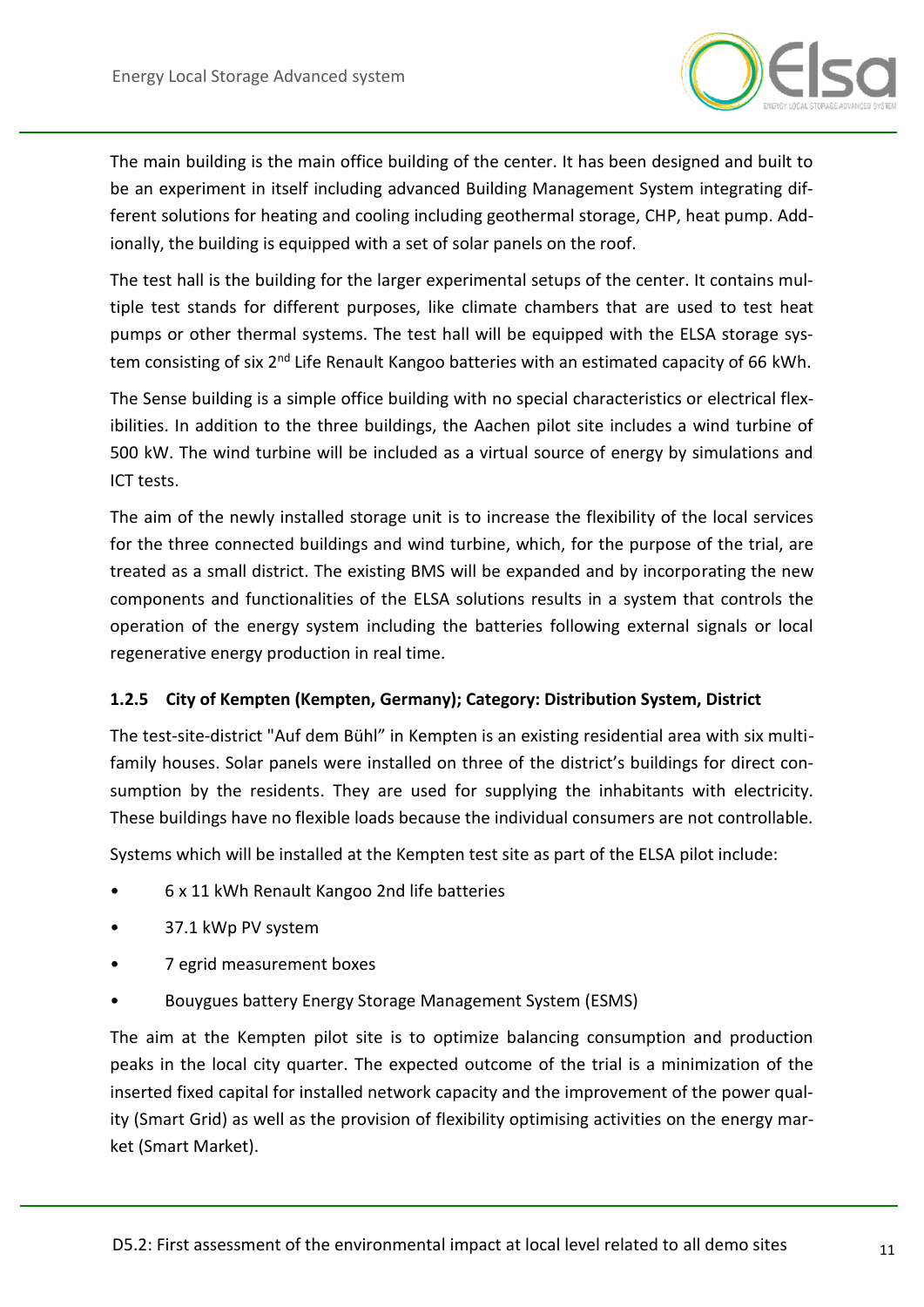

#### <span id="page-11-0"></span>**1.2.6 City of Terni (Terni, Italy); Category: Distribution System**

ASM Terni has been continuously investing in the electricity grid in order to increase the feed-in share of electrical energy generated from RES. Currently, approximately 20 % of the city's overall electricity demand is covered by RES.

The ASM TERNI pilot site is a district and its objectives are to mitigate and smooth the fluctuating power output generated by the nearby PV farm in order to follow, ultimately, the requests from the DSO in terms of grid efficiency. The said district is composed of 4 Blocks of energy units:

1. 240 kWp equivalent (180 kWp + 60 kWp) PV farm, connected to the LV section of the network (existing)

2. 95 kWh ELSA battery energy storage, capable to be charged with a peak of 18 kW and able to supply 72 kW of power, to be installed as part of the ELSA project

3. ASM Terni buildings comprising i) a 4,050 m2 three-storey office building; ii) a 2,790 m2 single-storey building consisting of technical offices, a computer centre and an operation control centre and iii) a 1,350 m2 warehouse (existing).

4. One electric vehicle (EV), called Renault Zoe R240 and featuring a 22 kWh lithium-ion battery (to be on site by the end of 2016).

### <span id="page-11-1"></span>**1.3 Goals of Work package 5**

The goals of work package 5 are to perform an assessment of (1) the economic and (2) environmental impact of the electric storage scale-up taking into account the full integration into the local electricity grid, the distributed generation and the further deployment of RES. The investigation of the economic impacts is further subdivided in an investigation of business models (Task 5.1) and an evaluation of the economic impact of the implementation of such business models on the electric grid operation (Task 5.2).

Key business success factors related to system costs, direct value generation, integration in virtual power plant schemes and services provided to grid stakeholders will be evaluated. This work is done in parallel to the ELSA system development in which the objective is to progress from the current Technology-Readiness-Level 6 (TRL) towards TRL 9 at the end of the project.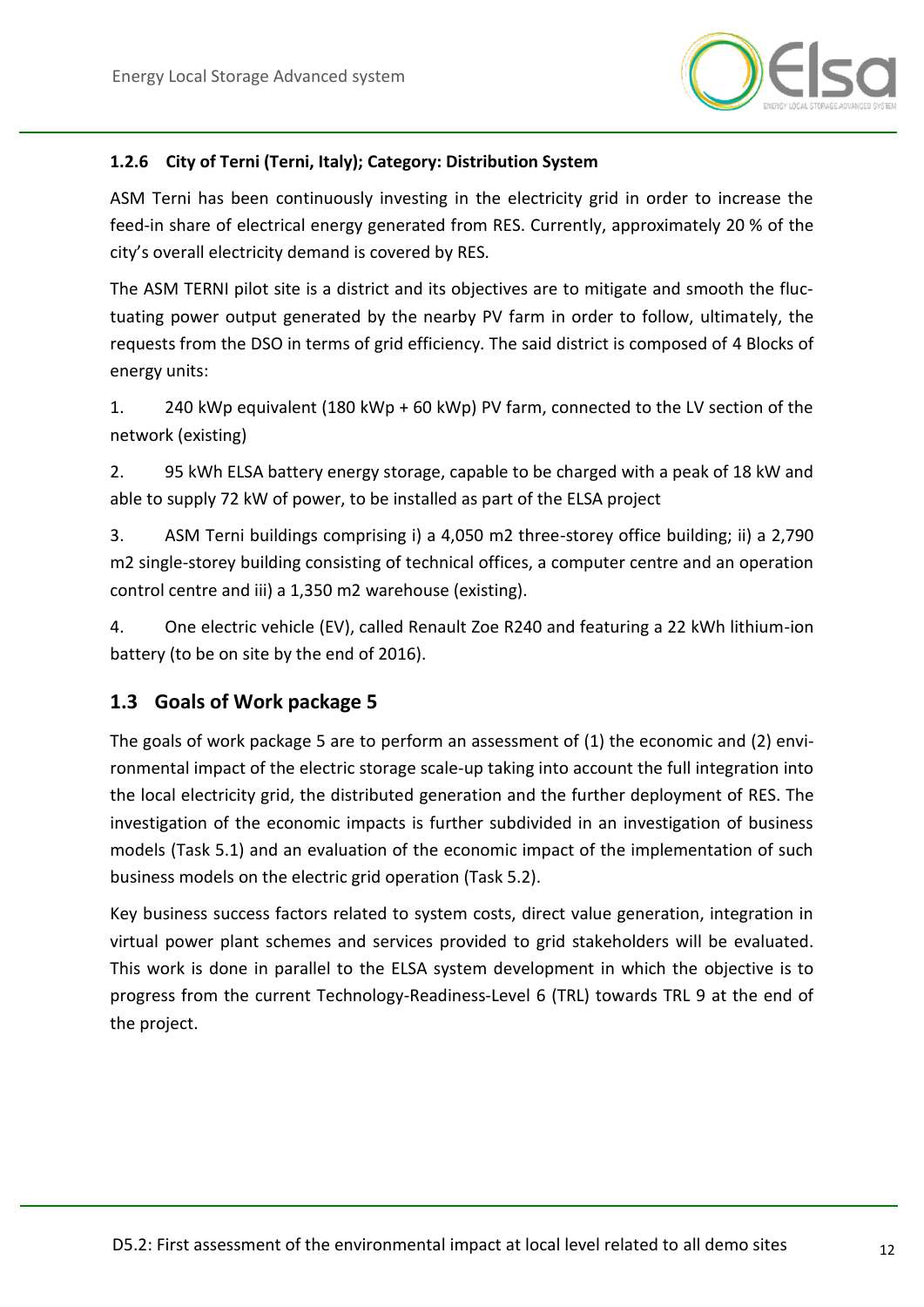



<span id="page-12-2"></span>**Figure 2: Technology Readiness Levels; Source: Nasa Technology Readiness Level**

Further, WP5 focuses on how a sustainable economic activity based on a stationary battery storage system could create new jobs and reduce the overall environmental impact.

Within WP5, Task 5.3 covers the assessment of the environmental impact of the deployed storage systems by conducting a life cycle assessment (LCA). The preliminary and final results of this work are presented in the two consecutive deliverable reports D5.2 and D5.5.

## <span id="page-12-0"></span>**1.4 Goals of Task 5.3: Environmental impact of large-scale storage deployment**

The European Commission Directive on Large Combustion Plants (LCPD) shows the potential impact of traditional electricity generation on the environment. The LCPD aims at reducing acidification, ground level ozone and particle concentration in the atmosphere throughout Europe by controlling emissions of sulphur dioxide ( $SO<sub>2</sub>$ ), nitrogen oxides ( $NO<sub>x</sub>$ ) and particulate matter from large combustion plants (LCPs). These pollutants contribute significantly to acid deposition in soils and freshwater, plant and aquatic habitat damage as well as corrosion of building materials. The work in this task consists of a full LCA evaluation "from cradle to grave" of the storage systems deployed at the six ELSA pilot sites. Furthermore, an overall assessment of the storage systems' environmental impact as well as the possible impact on the electricity generation will be made.

#### <span id="page-12-1"></span>**1.4.1 Environmental impact of the storage system**

Life Cycle Assessment aims at evaluating all environmental impacts associated with the deployment of the battery storage system or the storage services at all stages of its lifetime from "cradle to grave": from resource extraction and processing, through construction, manufacturing and retail, distribution and use, repair and maintenance, disposal/ decommissioning and reuse/recycling. As the batteries to be installed come from automotive applications, a strong link with vehicle LCA is needed. Furthermore, the allocation of the environmental impact of the battery "production" and "end-of-life" phase to the batteries first (EV) and second (stationary battery system) life needs to be discussed.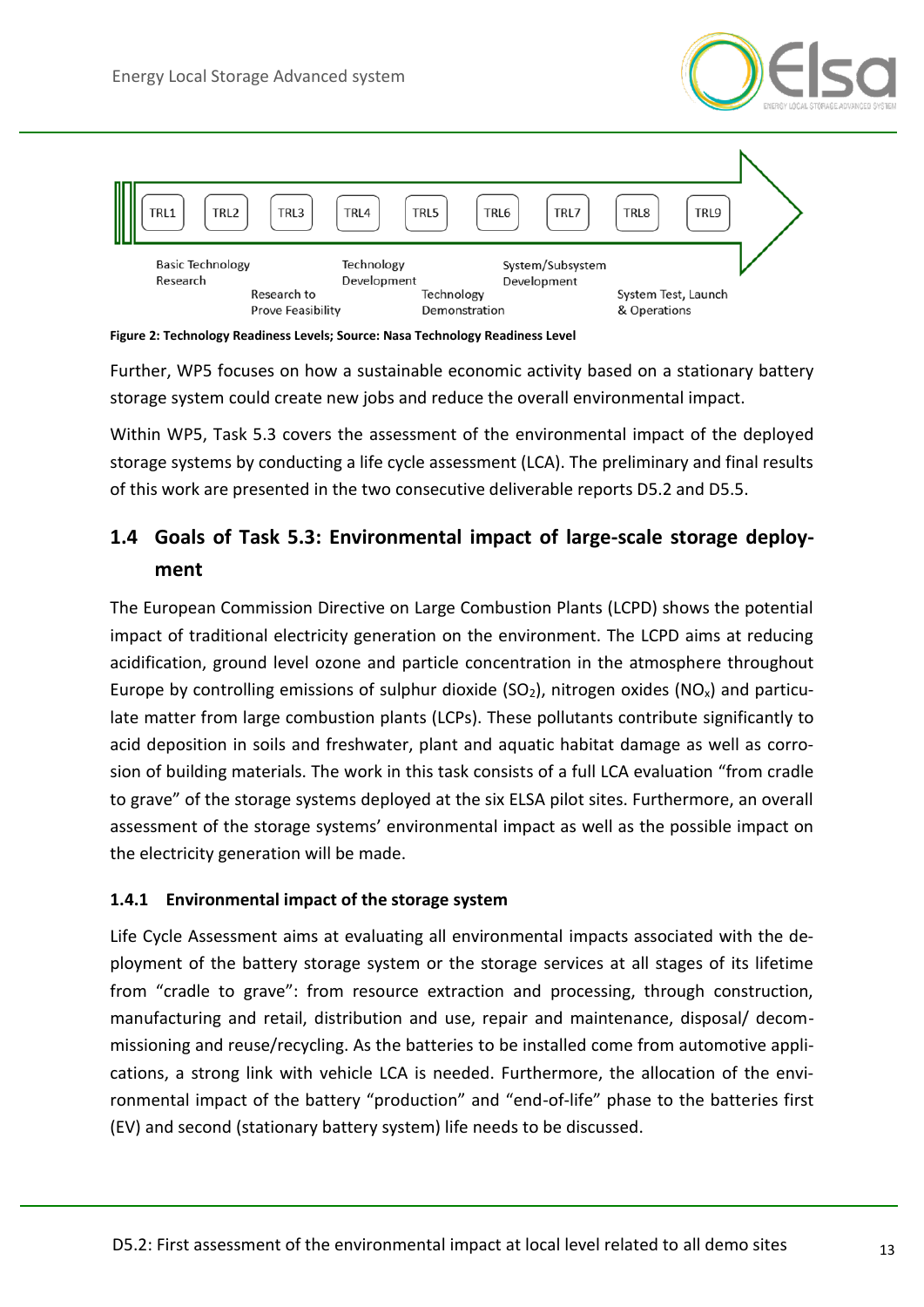

#### <span id="page-13-0"></span>**1.4.2 Environmental impact of electricity generation including storage systems**

Large deployment of storage capacity could significantly change the pattern of the environmental footprint associated to the electricity generation by fostering the transition towards a mainly renewable energy-based generation system. By favouring self-consumption, affordable storage systems installed at building level could foster the use of renewable energy sources and increase the rate of nearly zero energy buildings. Whether this is the case and to which degree are two out of several questions to which Task 5.3 is supposed to provide some elements of an answer.

## <span id="page-13-1"></span>**2 Technical background and methodology**

#### <span id="page-13-2"></span>**2.1 Technical background**

With a high power and energy density, Lithium (Li)-ion batteries have a clear advantage over other chemical battery compositions (Armand, et al., 2008), which makes them the number one choice of battery for hybrid and full electric vehicles today (Wikipedia, 2016).

Lithium is the chemical element with the highest reduction potential, which means that Liion batteries have the highest possible cell potential. Furthermore, Lithium as one of the smallest and lightest existing atoms allows producing batteries with a high gravimetric and volumetric capacity. The power density of Li-ion batteries depends on the chemistry and is also high for some types.



These properties of Li-Ion batteries render them interesting for diverse applications, notably for electric mobility, but also for electric grid applications including grid-balancing services allowing for an increased power feed-in from renewable energy sources (Nitta, et al., 2015). Considering the global expansion of electric vehicles (Statista, 2016), the still relatively high production cost of Li-ion batteries, and notably potential bottlenecks in lithium production and refinery, the interest from both research and industry in reusing batteries from electric vehicles is high.

<span id="page-13-3"></span>**Figure 3: Schematic of a Li-Ion battery; source: (Wikipedia, 2015)**

From an environmental perspective, Li-ion batteries are considered the "lesser evil" as they contain less toxic material than e.g. lead or cadmium-based batteries. In general, Li-ion batteries are categorised as non-hazardous waste. Battery performance, cost and safety charac-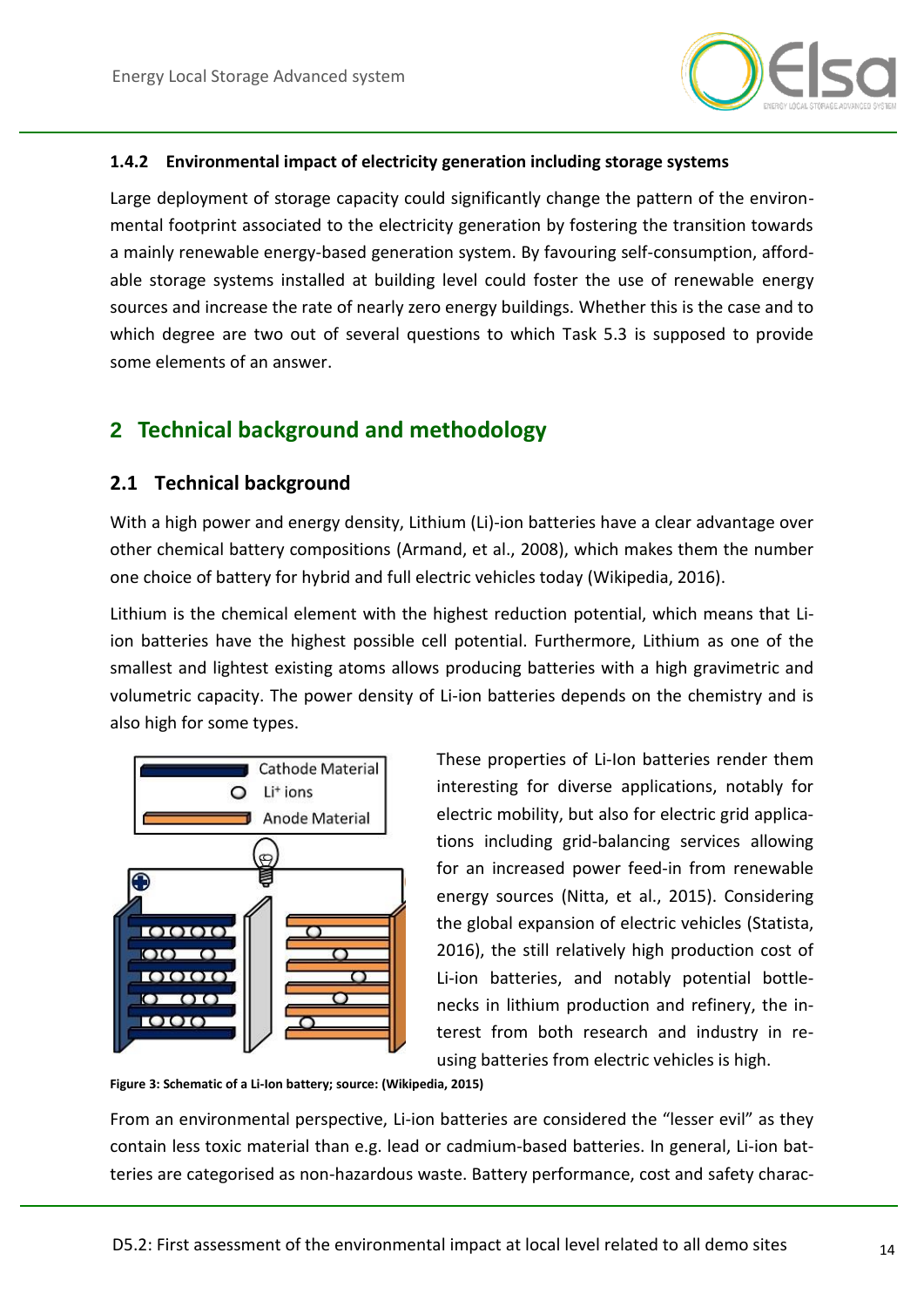

teristics depend on the battery chemistry (Wikipedia, 2016). The battery packs installed in the ELSA storage system (Renault Kangoo ZE and Nissan Leaf batteries) are lithium manganese oxide (LMO) based batteries.

Existing LCA studies on the environmental impact of Li-Ion batteries in electric vehicles (EV) can provide some insight into the issues to be investigated in ELSA. Several of them have shown that the Li-ion batteries are, in fact, not the dominating factor regarding the environmental impact of electric mobility. Rather, the environmental impact is for the largest part dominated by the operation phase of the vehicle. The batteries' share of the total environmental impact of an EV during its life-time is estimated to be 15 %. Of that, only a small share of the environmental impact is caused by the extraction and treatment of lithium. Rather than that, the main environmental burden must be ascribed to other components of the battery and the battery system (Notter, et al., 2010).

A Li-ion battery consists of three primary functional components: a positive electrode (cathode), a negative electrode (anode) and electrolyte. The designation of cathode and anode refer to the discharging mode. In charging mode, the role of the electrodes is inversed. As the relative electric potential has always the same polarity (the negative electrode is always more negative than the positive one), the names positive and negative electrode are clearer.

In most cases, the anode consists of carbon (graphite) with intercalated lithium ions, while the cathode is a metal oxide with a lithium ion content that depends on the state of charge. A lithium salt in an organic solvent forms the electrolyte (Silberberg, 2006).

The main share of the environmental impact of the battery production is ascribed to metal supply (especially copper and aluminium) and process energy. Metals are used in the production of the cathode and anode as well as the battery management system and battery pack. Copper is used in the production of the anode as the collector foil. Additionally, copper is used in other components, such as cables. Aluminium is used in the collector of the anode, which is made of aluminium foil. The battery pack and battery management system can contain different metals, such as iron (or steel), tin, gold or copper. A particularly high energy demand is associated to the production of aluminium, the production of graphite, the productions of wafers for the battery management system, the roasting process for manganese carbonite and heat for drying the electrodes (Notter, et al., 2010).

Apart from the environmental impact of the battery itself, the study of ELSA Task 5.3 assesses the environmental impact of the different battery storage applications implemented at the six ELSA pilot sites (see chapter [1.2\)](#page-8-0). The trialled storage applications range from an office building to a university Research and Demonstration centre, from an industrial site to a local grid with solar energy generation.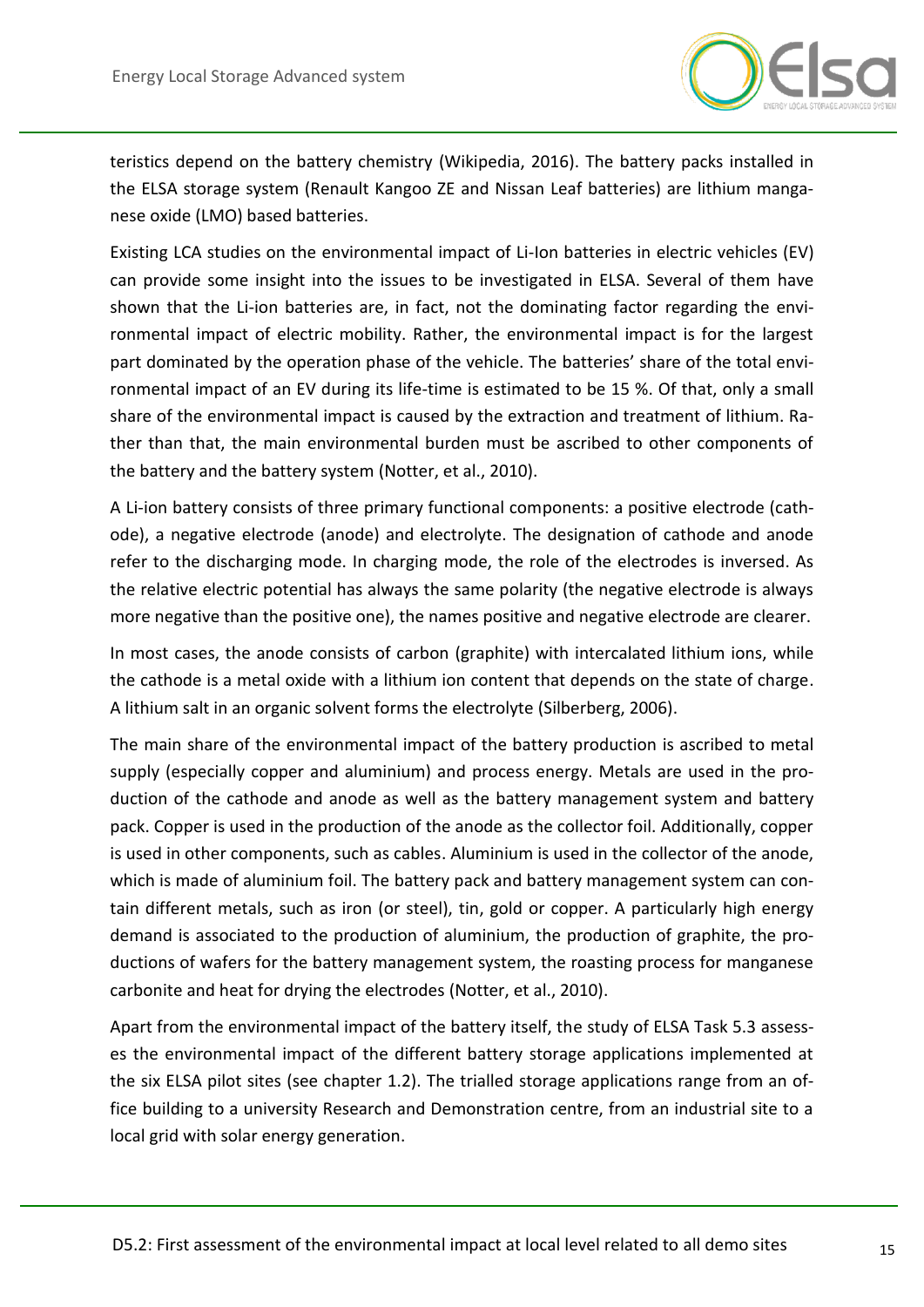

## <span id="page-15-0"></span>**2.2 Life Cycle Assessment**

The introduction to LCA methodology presented here is essentially based on the textbook by Baumann et al. (2004) The Hitch Hiker's Guide to LCA – An orientation in life cycle assessment and application. LCA stands for life cycle assessment, a methodology for assessing the environmental impact of a product from "cradle to grave" – meaning through all stages of the product's life from extraction of raw materials through material processing, manufacture, distribution, use, repair and maintenance to disposal or recycling. The procedure of LCA has been standardised as part of the ISO 14000 environmental management standards (ISO 14040 and 14044). According the ISO standards, conducting an LCA involves four main phases, which are described in the following chapters [2.2.1](#page-15-1) to [2.2.4.](#page-17-1)

### <span id="page-15-1"></span>**2.2.1 Goal and scope definition**

The first phase of an LCA is the "goal and scope definition". It determines the overall objective of, and the exact questions to be answered by, the LCA. During this process, a number of decisions must be taken. Traditionally, the goal and scope definition is done in close cooperation of the commissioning party of the LCA and the practitioner who conducts the LCA. Thereby, the scope and the requirements for the LCA study are determined based on the study's goal. This step is integral for every LCA study, as different goals require different approaches regarding LCA methodology. Apart from the reasons for conducting the study, this phase also collects information on how the results will be used and who will have access to them.

The first step in defining the goal and scope of the LCA states which specific products, product designs or process options are covered by the LCA. Furthermore, the type of LCA to be conducted must be selected based on the stated goals. In general, a distinction is made between accounting, change-oriented and standalone-type LCA studies. Standalone-type LCA studies usually describe a single product with the objective to gather information on its environmental characteristics. An accounting-type LCA compares different options, but takes a retrospective view, while a change-oriented LCA is also comparative, but has a "looking into the future" component. Thus, change-oriented LCA studies can be applied to assess the environmental impacts of different courses of action.

One of the most important discussion points during the goals and scope definition is the decision on the **functional unit**. The functional unit of an LCA study describes a reference flow to which all other flows are related. The functional unit must be quantitative and relate to the studied system. It further enables a comparison between different systems. In an LCA study on Li-ion batteries used in EVs on behalf of the United States Environmental Protection Agency (Amarakoon, et al., 2013), the functional unit was, for example, set as a certain amount of kilometres driven.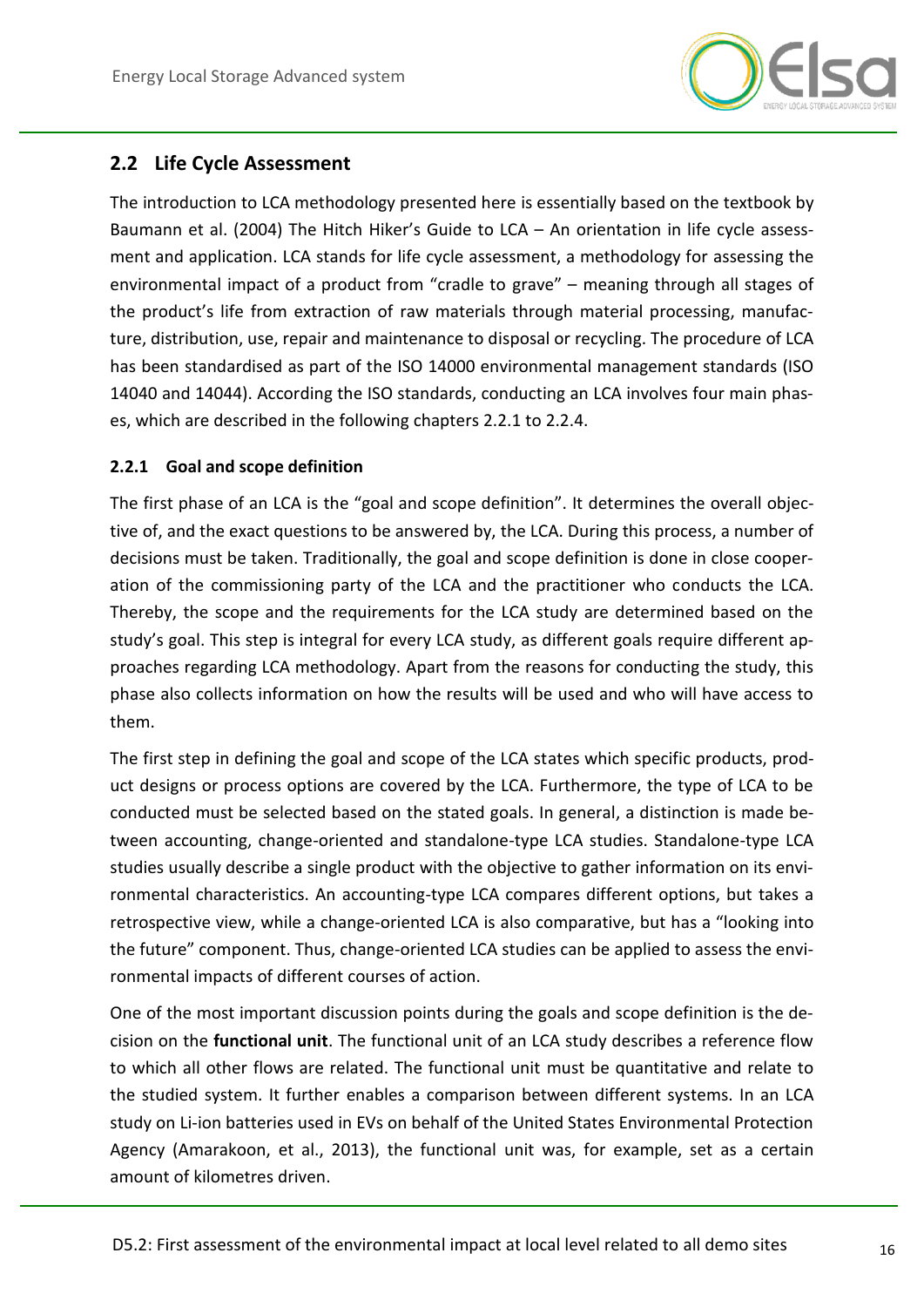

Apart from the functional unit, **the environmental impact categories** to be studied must be determined. The choice of impact categories influences which kind of data has to be collected for the Life Cycle Inventory (LCI). The impact categories should be chosen to reflect, as far as possible, the complete impacts of the inputs and outputs of the studied product system rather than the goal for conducting the LCA study. In (Hawkins, et al., 2012), a comparative study on the environmental impacts of conventional and electric vehicles, for example, the impact categories global warming potential, terrestrial acidification, particulate matter formation, photochemical oxidation formation, human toxicity, freshwater eco-toxicity, terrestrial eco-toxicity, freshwater eutrophication, mineral resource depletion and fossil resource depletion were chosen.

Also part of the goal and scope definition is the **description of the system boundaries**. The system boundaries must be set in relation to the natural system in space and time, and in relation to technical systems. In setting the system boundaries – deciding which flows to include and exclude for the LCA study  $-$  a number of assumptions and limitations, under which the study is conducted, are formed.

Setting the system boundaries is complicated by such processes that are linked to more than one product or function. In that case, the environmental impact has to **be allocated** to these different products or functions. An allocation problem is handled most commonly in one of three ways: increasing the level of detail of the studied system, allocation through partitioning or by system expansion. If partitioning is chosen as allocation method, the environmental load is divided between the products or functions while in system expansion the studied system is credited with the environmental load avoided by replacing an equivalent product on the market.

#### <span id="page-16-0"></span>**2.2.2 Life cycle inventory**

During the Life Cycle Inventory (LCI), the flows from and to nature for the studied product system are analysed. To conduct the LCI, a flow model of the technical system detailing the input and output flows of the system is constructed based on available data. Apart from raw material input, input of water and energy as well as their release to air, water or land are taken into account. The flow model adheres to the system boundaries set in the goal and scope definition and is restricted to flows relevant to the product system's environmental impact.

After data collection, resource use and emissions connected to the investigated system are calculated in relation to the functional unit.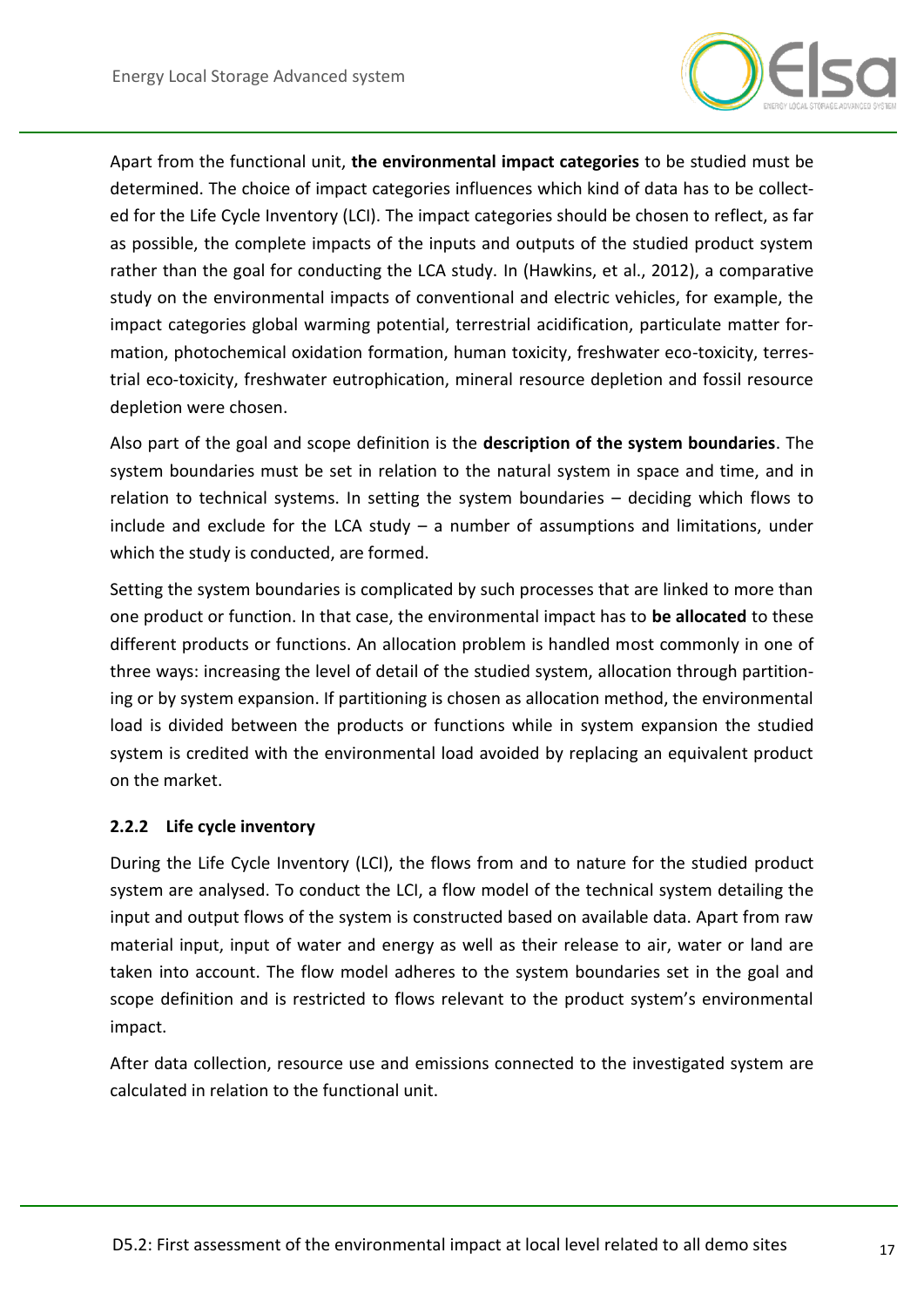

#### <span id="page-17-0"></span>**2.2.3 Life cycle impact assessment**

In the impact assessment, the significance of potential environmental impacts is evaluated based on the LCI flow result. This stage in an LCA consists mainly of three steps:

- Classification (assignment of inventory parameters to impact categories)
- Characterisation (calculation of relative contribution of emissions and resource consumption to the different categories of environmental impact)
- Weighting

#### <span id="page-17-1"></span>**2.2.4 Interpretation**

The interpretation chapter summarises the results from the inventory analysis and impact assessment. The outcome of the interpretation phase is usually a set of conclusions and recommendations. In a standard LCA, this stage includes:

- Identification of significant issues based on the results of the LCI and LCIA phases
- Evaluation of the study (completeness and consistency check)
- Conclusions, recommendations and reporting

### <span id="page-17-2"></span>**2.3 LCA within the ELSA project**

Within the framework of the ELSA project, the LCA must encompass the individual situational conditions of the six ELSA pilot sites. Their system boundaries as well as the reference scenario are different for each of the pilot cases. The discussion about the proper choice of the functional is presented in section [3.1.1.](#page-19-0)

Furthermore, one of the central questions in assessing the environmental effect of the ELSA battery system is one of allocation. How is the fact that the ELSA battery storage system is based on second life batteries taken into account? To what extent must the environmental load of the battery's first life be considered in the framework of this study? This question will be discussed in the final version of this study, deliverable D5.5. Here, only the scope of the issue is shortly presented.

Although the system boundary and reference case may differ across the six ELSA pilot sites, the same life-cycle phases can be distinguished for the installed batteries' first as well as second life. For the batteries' first life, for example, the following life phases can be defined (Matheys, et al., 2006):

- 1. Extraction of raw materials
- 2. Processing of materials and components
- 3. Use phase of the battery in the vehicle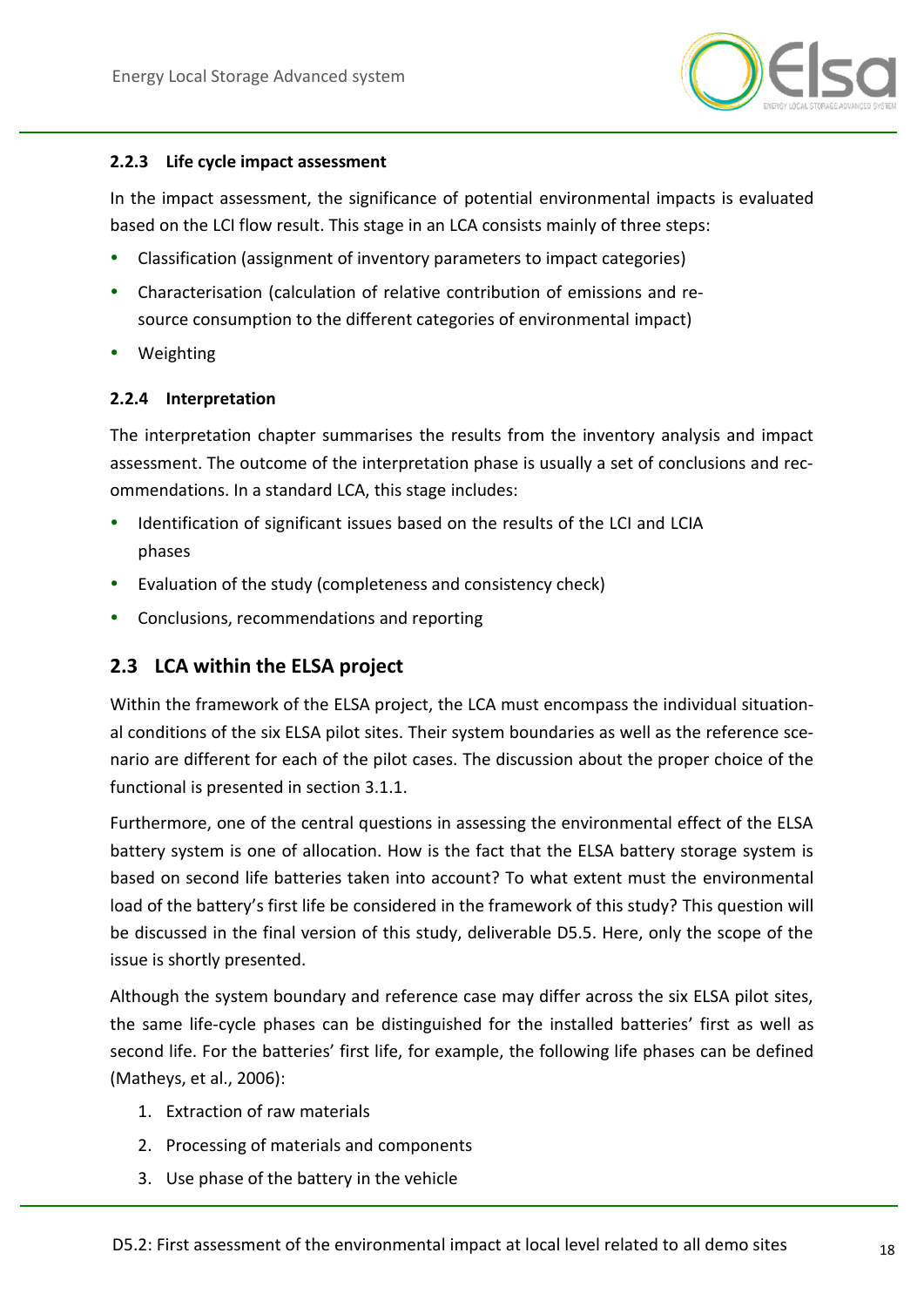

- 4. Recycling of discarded batteries
- 5. Final disposal or incineration

Although the environmental impact of the different life phases are reported to vary greatly for all battery chemistry and vehicle battery types, several LCA studies for EV batteries declared the use or operation phase to be the dominating life phase for environmental impact (Amarakoon, et al., 2013). This high impact of the operation phase strongly depends on the choice of electricity generation for battery charging (Notter, et al., 2010).

For the batteries' second life installed as battery storage system at the ELSA pilot sites, the following life phases are distinguished:

- 1. Production phase: extraction and processing of raw materials, and production of components and infrastructure for the stationary battery system (excl. components available from the first life cycle).
- 2. Battery use phase: generation, transport and distribution of electricity for charging the battery, incl. losses during charging-discharging cycles; changes induced in generation and use of heat (e.g. because of CHP, power-to-heat); replacement of individual battery cells, maintenance and repair.
- 3. End-of-life phase: recycling and final disposal of system components and infrastructure for the stationary battery system (excl. components available from the first life cycle).

Considering the high impact factor reported for choice of electricity generation in the environmental assessments studies of EVs, the assessment of the impact of different electricity generation for battery charging during the batteries second life is considered a focus point in the framework of this study.

## <span id="page-18-0"></span>**3 Life Cycle Assessment**

### <span id="page-18-1"></span>**3.1 Goal and scope**

In the framework of the ELSA project, the LCA consists of two parts. The first part covers the environmental impacts already generated in the first life phase. Though it can be argued that these impacts are generated independently of a second life use, the discussion about allocation of a part of these impacts to the second life phase is not automatically closed.

Thus, an LCA was performed for a 24 kWh Nissan EV Li-Ion battery pack, which covers the extraction of raw materials and production of the battery including all the components com-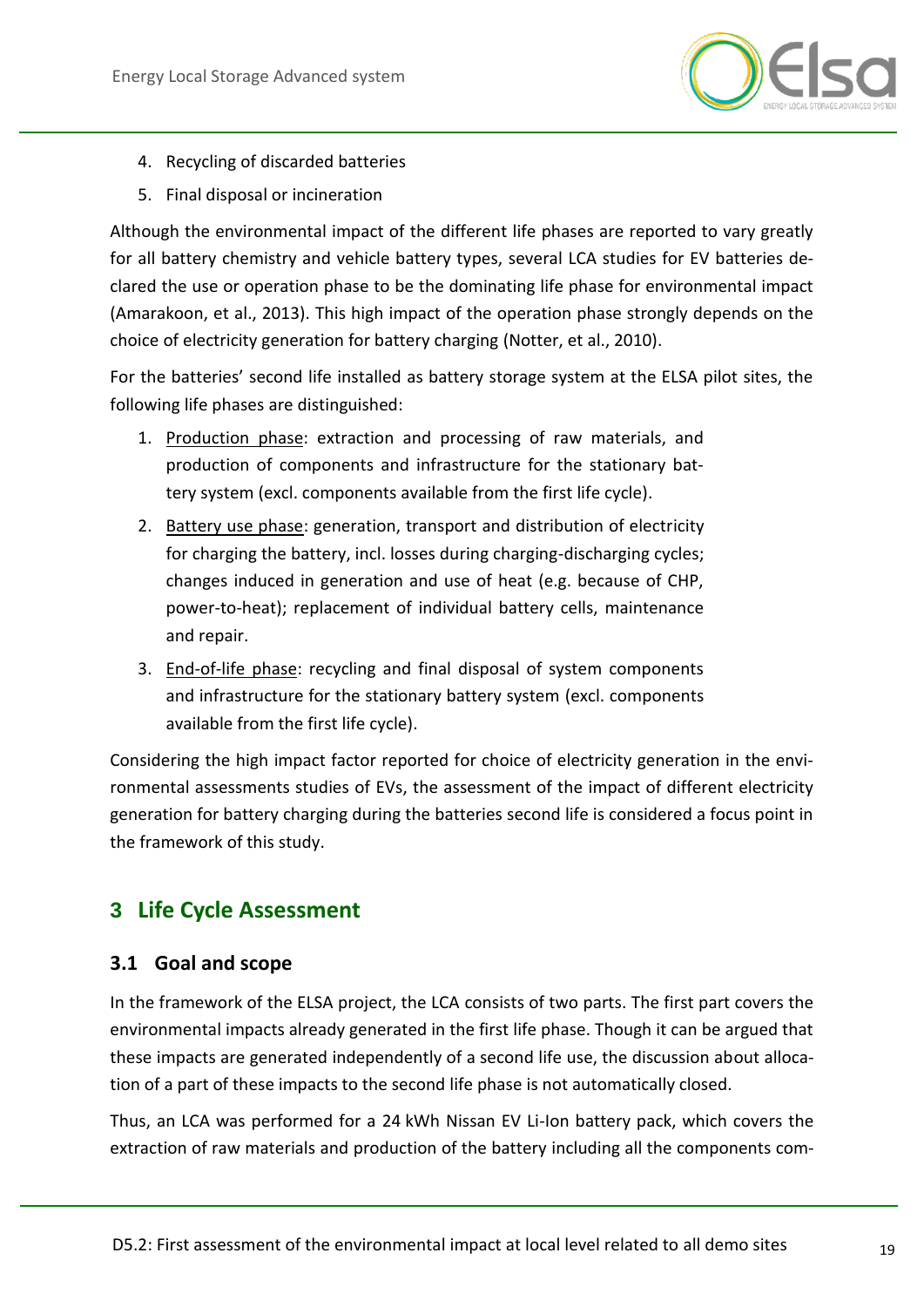

posing the battery pack (casing, management system, internal cabling, etc.), its dismantling from the vehicle at the end of the first life, and related transports of the battery.

The second part of the LCA performed in ELSA covers the environmental impacts of the second life phase. For that, a calculation of the environmental impact of the ELSA battery energy storage system's use phase was done.

In a first step, a model calculation with hypothetical data close to expected real situations was performed for the environmental impact of the changes induces by an ELSA battery system in the electric energy flows of a hypothetical site. For simplicity, just one environmental impact category was considered: the Global Warming Potential (GWP). Based on this model calculation, first conclusions on the environmental impact of the different life phases as well as the significance of using second life batteries are drawn. The results of this first step are presented in this Deliverable 5.2: "First assessment of environmental impact".

In a second step, the calculation of six environmental impact categories will be done with real data from the ELSA pilot sites after installation of the battery storage system. Furthermore, the material flows (e.g. additional constructions, electrical components, etc.) are inventoried and assessed. The results of the second step will be the content of D5.5: "Final impact assessment of the environmental impact at local level related to all demo sites", which is scheduled to be published in September 2017.

#### <span id="page-19-0"></span>**3.1.1 Discussion of the functional unit**

As described in chapter [2.2.1,](#page-15-1) the functional unit defines what precisely is being studied and quantifies the service delivered by the product system in order to provide a reference point to which the inputs and outputs can be related. The functional unit further enables a comparison and analysis of alternative goods or services.

This study analyses the use of second life Li-ion batteries from electric vehicles as stationary battery storage applications as an environmentally viable option to further decrease the environmental impact of electric mobility by extending the battery lifetime while, at the same time, enabling an increased integration of RES into the grid.

The functional unit chosen in LCA studies on Li-Ion batteries in EVs is most often related to a certain distance driven (Amarakoon, et al., 2013). In a study focused on the contribution of Li-ion batteries to the environmental impact of EVs, the functional unit was e.g. set as one average kilometre driven by a vehicle with electric drivetrain on the European road system (Notter, et al., 2010).

In contrast, the functional unit chosen in the framework of LCA studies on battery energy storage systems is often related to capacity or consumption. In a study quantifying the environmental impact of combined PV storage systems, the functional unit was set at  $1 \text{ kW}_{el}$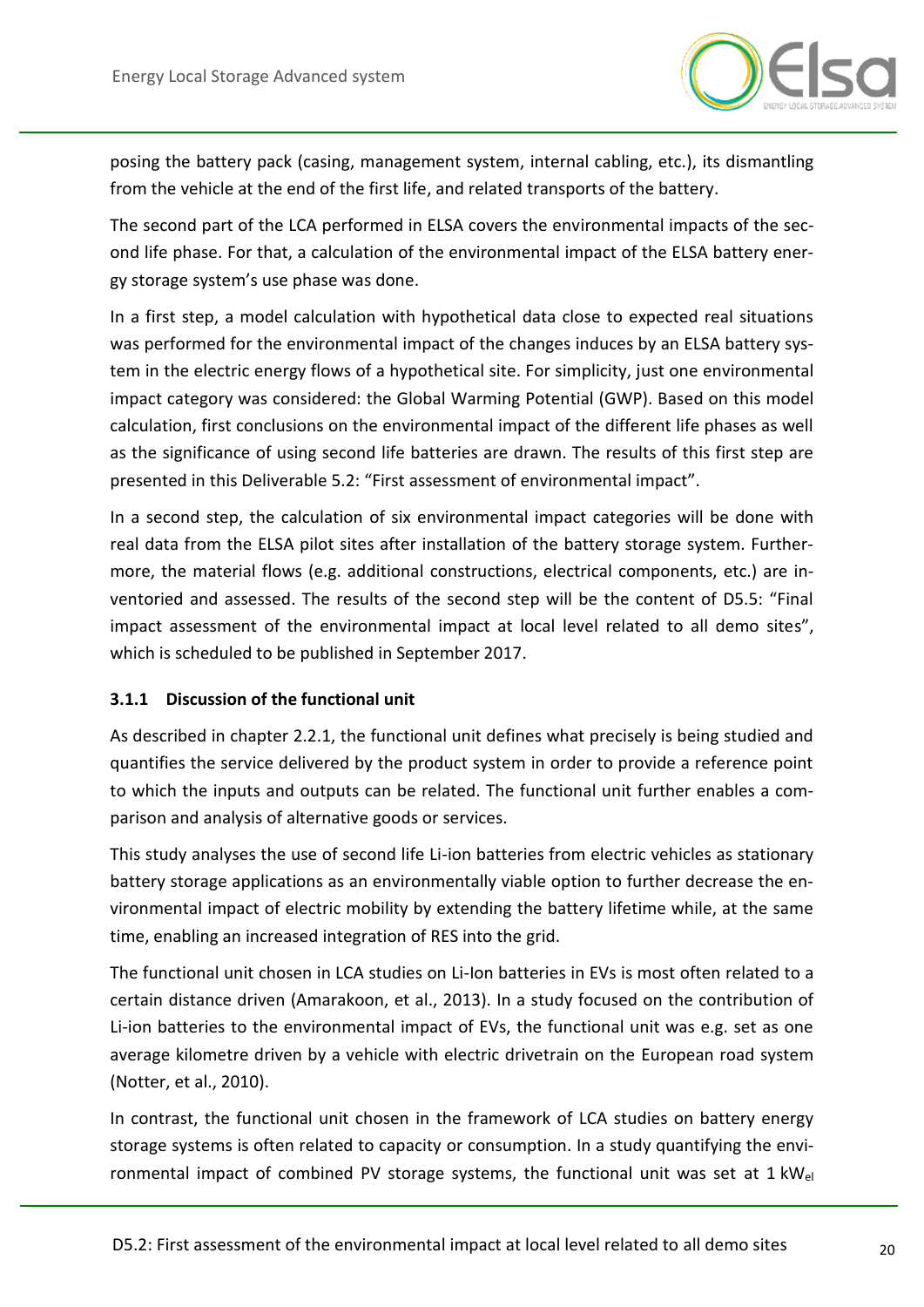

(Jülch, et al., 2015). A comparative analysis of the environmental performance of different electricity storage systems utilized the functional unit of 1 kWh of energy delivered back to the grid from the storage system (Oliveira, et al., 2015).

Considering these examples, we argue that for the scope of this study, a viable choice of functional unit could relate to the service life of the storage system (e.g. x years of system use) or a specified amount of energy stored (e.g. x amounts of charging-discharging cycles). Thus, in the framework of this study, a viable option of functional unit for assessing the environmental impact of the ELSA battery energy storage system at its six pilot sites would be **2000 charging-discharging cycles**. Alternatively, **one year of operation** can be taken as functional unit. This facilitates notably the assessment of the impact of changes in the energy origin mix caused by an ELSA system as energy flows are generally known for calendric years.

#### <span id="page-20-0"></span>**3.1.2 Choice of impact categories**

In the framework of this first assessment report, the model calculation which is executed for assessing the effect of a change in the energy flows on a site equipped with an ELSA system has been performed for just one impact category: the global warming potential  $(GWP; kg CO<sub>2</sub>-eq).$ 

The impact category (total) GWP describes the amount of heat a greenhouse gas traps in the atmosphere relative to the amount of heat trapped by 1 kg of carbon dioxide. Thus, the GWP enables assessing the environmental impact of emissions of different gases and expresses them in terms of the equivalent amount of carbon dioxide which has the same environmental impact as the investigated amount of emitted gases.

Different gases have a different capacity to hold infrared (heat) radiation back in the atmosphere. Further, they remain in the atmosphere for different times. To display the difference in GWP of the same amount of different gases, the notion of relative GWP exists. For the relative GWP different values exist in literature. [Table 1](#page-20-1) gives an overview of the relative GWP of different gases as used by the International Panel on Climate Change (IPCC) in (IPCC AR5, 2013).

| <b>Greenhouse gas</b>                       | <b>Relative GWP (100 years time horizon)</b> |  |  |  |
|---------------------------------------------|----------------------------------------------|--|--|--|
| Carbon dioxide (CO2)                        |                                              |  |  |  |
| Methane $(CH4)$                             | 28                                           |  |  |  |
| Nitrous oxide $(N_2O)$                      | 265                                          |  |  |  |
| Chlorofluorocarbons, e.g. CCIF <sub>3</sub> | 13,900                                       |  |  |  |

<span id="page-20-1"></span>**Table 1: Relative GWP values for a time horizon of 100 years according to IPCC AR5 (2013)**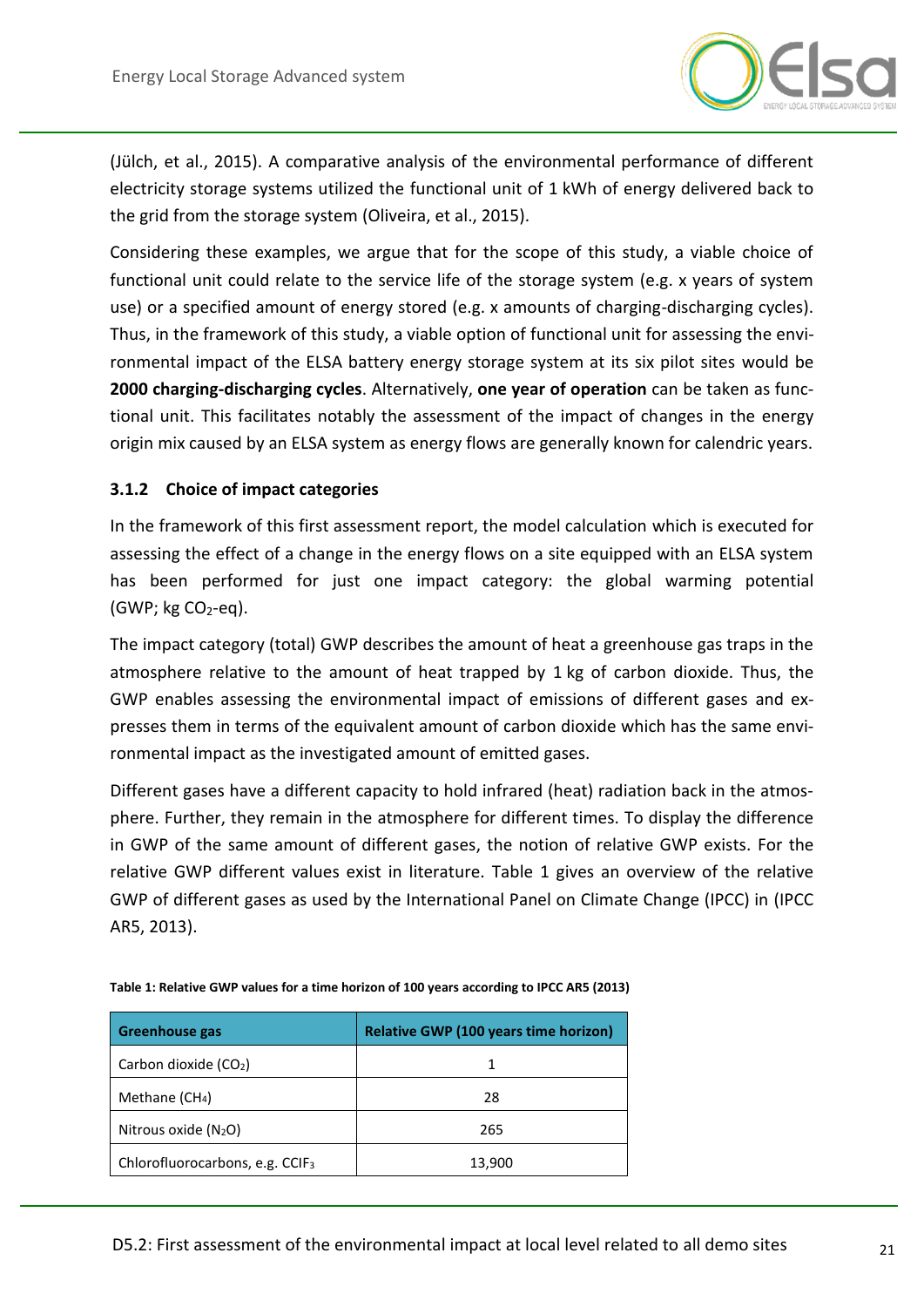

| Fluorinated hydrocarbons, e.g. $CHF3$   | 12.400 |
|-----------------------------------------|--------|
| Nitrogen trifluoride (NF <sub>3</sub> ) | 16,100 |
| Sulfur hexafluoride (SF <sub>6</sub> )  | 23,500 |

#### Alltogether, the following environmental impact categories have been chosen:

- (Total) Global Warming Potential (kg  $CO<sub>2</sub>$ -eq)
- Primary energy demand (MJ)
- Acidification potential ( $kg SO<sub>2</sub>-eq$ )
- Photochemical ozone creation potential ( $kg C<sub>2</sub>H<sub>4</sub>$ -eq)
- Abiotic resource depletion potential (kg Sb-eq)
- Eutrophication potential (kg  $PO<sub>4</sub>$ -eq)

#### <span id="page-21-0"></span>**3.1.3 Description of the ELSA pilot sites**

In performing an LCA for a product or a product system, its system boundaries must be specified in several dimensions: boundaries between the technological system and nature, Life cycle inventory, limitation of the geographical area and time limit, boundaries between production and production of capital goods, boundaries between life cycle of the product system and related life cycles of other products (Baumann, et al., 2004). In the framework of the ELSA project, different system boundaries must be specified for each of the six pilot installations. Additionally, the material flow is individual to each pilot site (e.g. additional construction, technical equipment, components, etc.) and must be taken into account.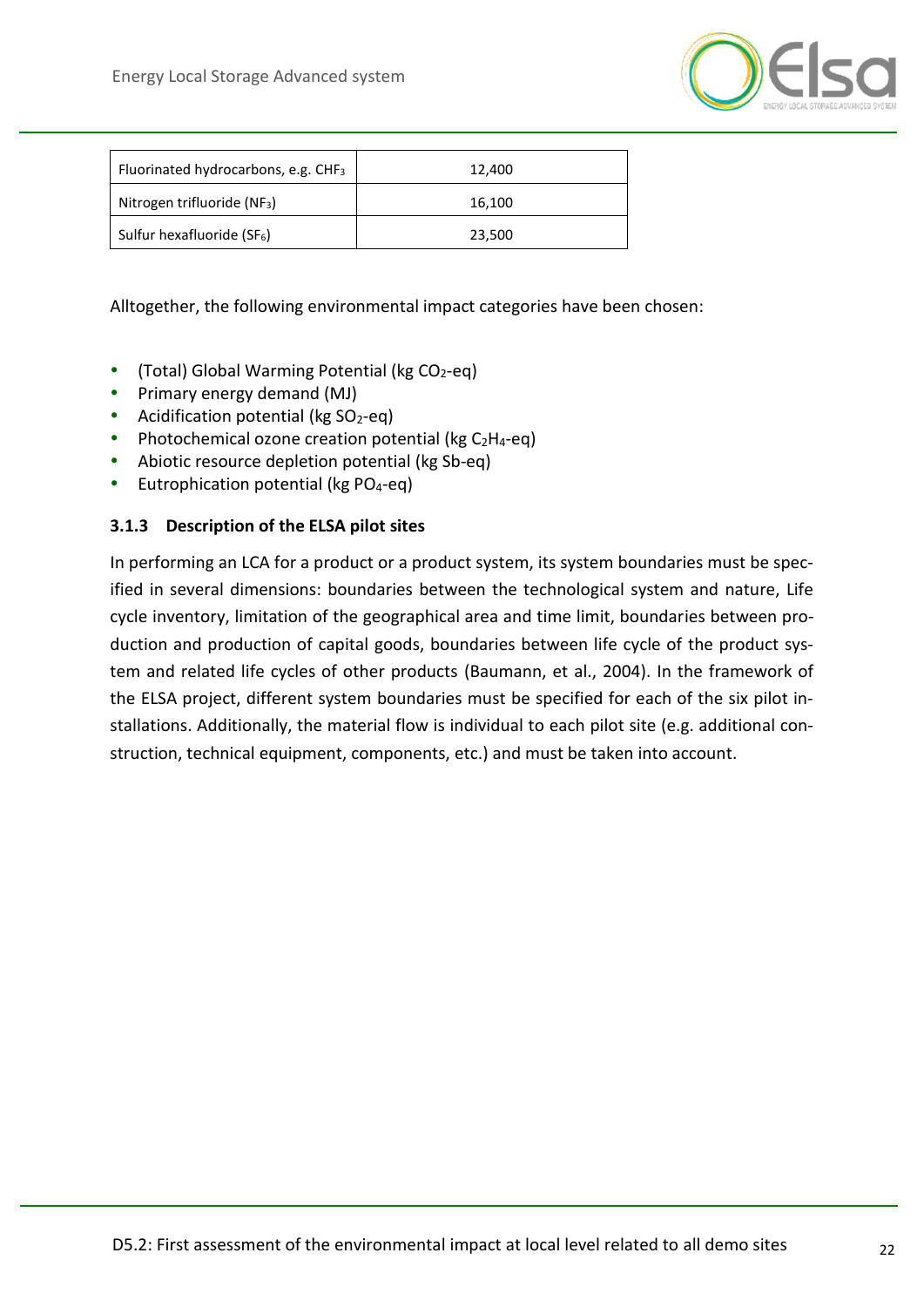



- E3: annual amount of electricity flow into the ELSA battery
- E4: annual amount of electricity flow out of the ELSA battery
- E5: annual amount of electricity from the ELSA pilot site fed into the grid

Q: annual amount of heat consumed within the boundaries of the ELSA pilot site

<span id="page-22-0"></span>**Figure 4: Schematic representation of the energy flows in the ELSA system**

The description of the pilot site-specific system boundaries and material flow will be presented in D5.5: "Final impact assessment of the environmental impact at local level related to all demo sites" (Expected publication date: September 2017).

For the performance of the GWP model calculation, a standardised model representing the general composition of an ELSA pilot site installation and the respective energy flows has been set up. [Figure 4](#page-22-0) depicts and describes the different energy flows assumed to be potentially relevant for changes induced in the environmental impact of the ELSA pilot sites through the installation and operation of the ELSA energy storage systems.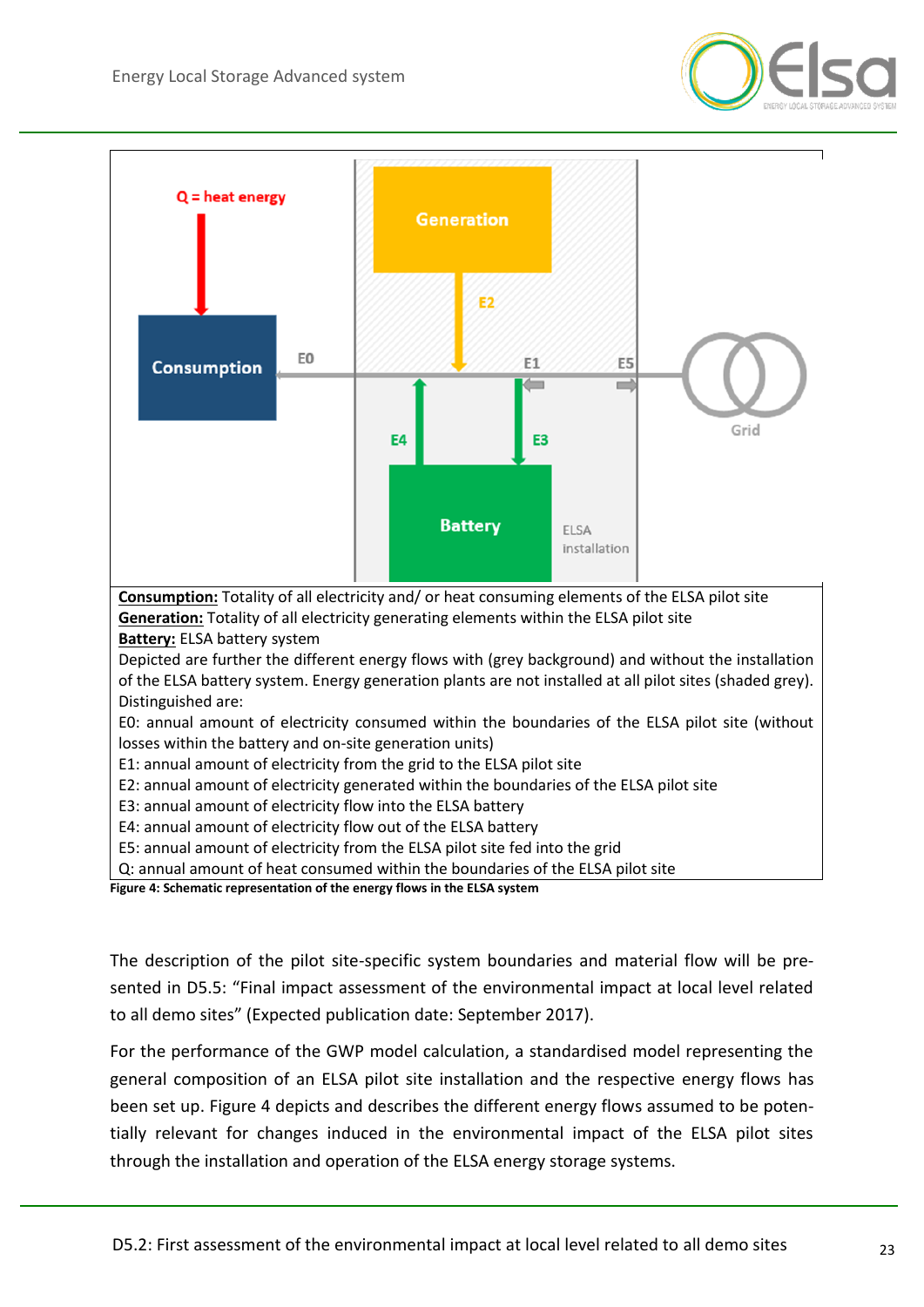

## <span id="page-23-0"></span>**3.2 Life cycle inventory**

As described in chapter [2.2.2,](#page-16-0) energy and material flows of a product system to and from nature within the defined system boundaries are recorded and assessed in an LCI. For assessing the environmental impact of the system, a reference case of the status quo (pilot site without installation of the ELSA battery energy storage system) is described. As the battery storage systems have not yet been installed at the respective pilot sites, LCI performance of the full ELSA pilot installations is not feasible at this stage of the project. Therefore, the LCI will be part of ELSA D5.5.

Furthermore, due to confidentiality reasons, a full LCI of the battery pack itself is not included in this study. Rather, a full LCA of a Nissan EV battery pack is performed by Nissan Motor co., Ltd. The results provided for the selected environmental impact categories are considered representative for all battery models to be installed within the framework of the ELSA project.

#### <span id="page-23-1"></span>**3.2.1 The battery pack**

The ELSA battery energy storage systems at the six ELSA pilot sites are based on Li-Ion batteries from three different electric vehicle models: the Nissan LEAF, the Nissan eNV200 and the Renault Kangoo.

The LCA for a Nissan EV battery pack is performed by Nissan Motor Co., Ltd. For the LCA, the data of a battery pack with the nominal capacity of 24 kWh produced at the Nissan UK production site in Sunderland is utilized. The results include the environmental loads of the full battery pack, including casing, management system, internal cabling, etc. They do not include the electronic equipment needed exclusively for the second life, i.e. the stationary ELSA systems.

### <span id="page-23-2"></span>**3.3 Life cycle impact assessment**

In the framework of this deliverable, the life cycle impact assessment is limited to (1) the production, extraction from the vehicle and transport of the Nissan battery pack (see chapter [3.3.1\)](#page-23-3) and (2) changes induced in the energy flows at a hypothetical model pilot site as a result of the installation and use of an ELSA energy storage system.

### <span id="page-23-3"></span>**3.3.1 Calculation of the environmental impact of the battery pack**

[Table 2](#page-24-1) summarises the environmental impact of a 24 kW Nissan battery pack in terms the chosen six environmental impact categories. For the calculation, CML 2001 was chosen as impact assessment method.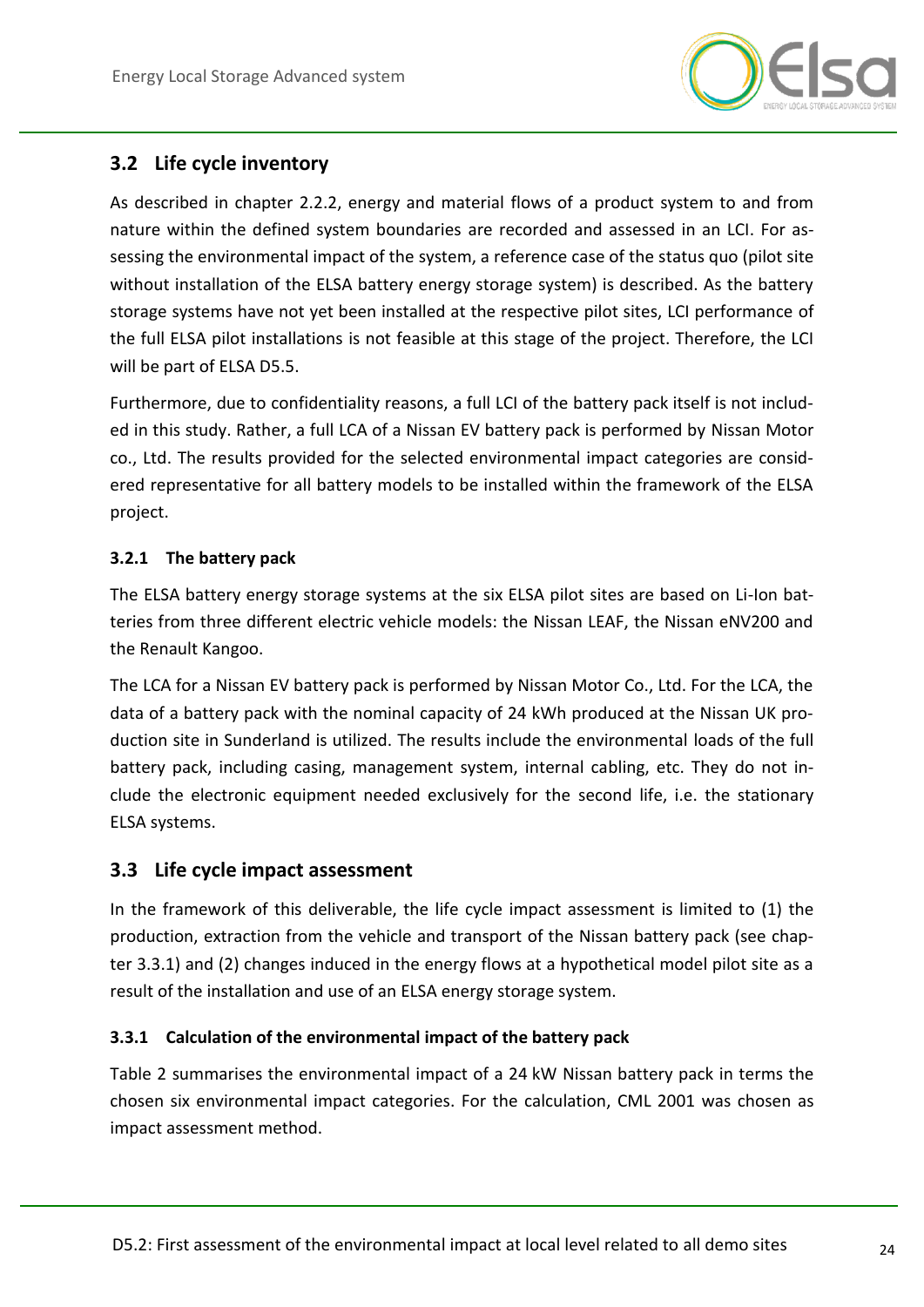

|                                                                                     | <b>Production</b> | <b>Logistics</b><br>for<br>pro-<br>duction | <b>Logistics</b><br>for gather-<br>from<br>ing<br><b>ELV</b> | <b>Total</b> |
|-------------------------------------------------------------------------------------|-------------------|--------------------------------------------|--------------------------------------------------------------|--------------|
| CML2001- Apr 2013: Abiotic Depletion (ADP<br>elements) [kg Sb-Equiv.]               | 0.13              | 0.00                                       | 0.00                                                         | 0.13         |
| CML2001- Apr 2013: Acidification (AP)<br>[ $kg SO2$ -Equiv.)                        | 11                | 1                                          | 0                                                            | 12           |
| CML2001- Apr 2013: Eutrophication Poten-<br>tial (EP) [kg Phosphate-Equiv.]         | 1.8               | 0.1                                        | 0.0                                                          | 1.9          |
| CML2001- Apr 2013: Global Warming Poten-<br>tial (GWP 100 years) [kg $CO2$ -Equiv.] | 1,765             | 43                                         | 0                                                            | 1,809        |
| CML2001- Apr 2013: Photochem. Ozone<br>Creation Potential (POCP) [kg Ethene-Equiv.] | 0.77              | 0.03                                       | 0.0                                                          | 0.81         |
| Primary energy from non-renewable re-<br>sources (net cal. value) [MJ]              | 27,366            | 638                                        | 0.1                                                          | 28,004       |

<span id="page-24-1"></span>**Table 2: Result of the LCA performed for a 24 kWh Nissan battery pack for the life phases of production and end-oflife/recycling; CML2001 – April 2013)**

## <span id="page-24-2"></span><span id="page-24-0"></span>**3.3.2 Model calculation of the GWP of the use phase of the ELSA battery energy storage system**

At the time of the redaction of this document, only rough estimates were possible for the change of the energy flows that are triggered by the installation of ELSA storage systems at the six pilot sites. For this reason, the evaluation of the related changes in the environmental impact, that is, the environmental impact of the ELSA storage systems' use phase (without impacts due to maintenance and replacement of parts), is not possible, yet. It will be investigated in D5.5.

However, a discussion of the potential mechanisms influencing the environmental impact of the ELSA storage systems is possible. For the sake of simplicity, this discussion is limited here on that environmental impact parameter which attracts most of the public attention: GWP expressed in equivalents of tons of  $CO<sub>2</sub>$  emissions.

For calculating the environmental impact of an ELSA storage system, the following needs to be considered:

 The production, use, and end-of-life treatment of the ELSA system goes along with emissions and use of resources, thus generating environmental impacts. Basically, this is pre-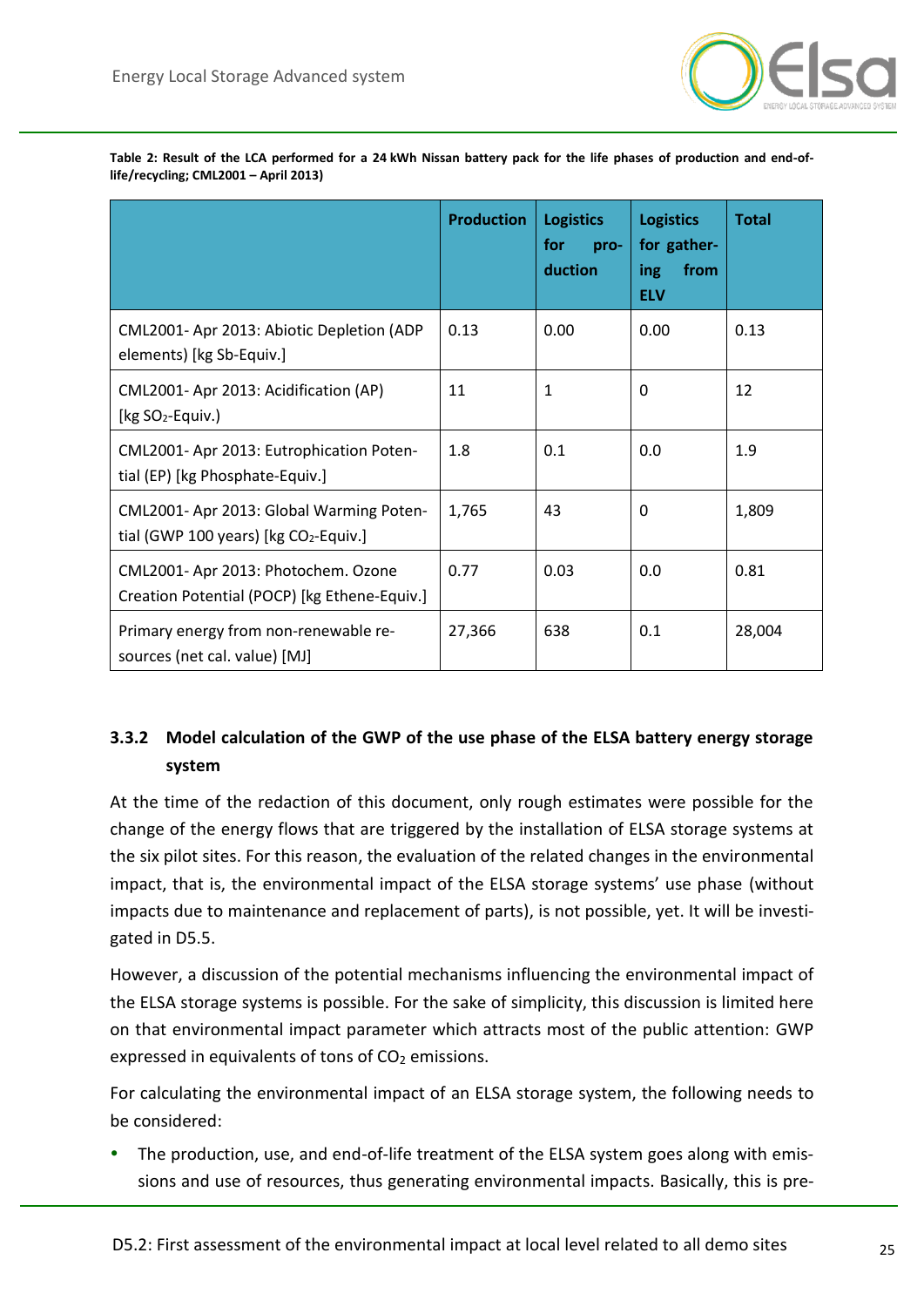

sented in the previous section. However, an open issue is how the production, maintenance and end-of-life treatment of those components which are used in the first and the second life are allocated. This point will be investigated in the final environmental study D5.5.

- New buildings, additional components such as electronic converters only needed for the stationary (second life) generate an environmental impact during their production, maintenance and end-of-life treatment go along with environmental impacts that need to be allocated fully to the 2nd life. As data on these components are still missing, this will also be investigated in D5.5.
- The energy flows Q and E1 to E5 shown in [Figure 4](#page-22-0) denote the energy flows which are relevant for the investigation of the change in the environmental impact introduced by the ELSA system. E1, E2 and E5 might be zero before and/ or after the installation of the ELSA storage system. E3 and E4 are always zero before the installation.
- These energy flows can change when an ELSA system is installed and the related change in the environmental impact is considered as the environmental impact of the ELSA system's use phase. For sake of simplicity, the impacts caused by measures of maintenance and replacement of components, which belong also to the use phase, are disregarded.
- E0, that is, the electricity consumption at the pilot site is considered not to change. If, under real operation condition, the measured value of E0 changes after the installation of the ELSA storage system, this cannot be attributed to the installation and use of the ELSA system. As a consequence, the calculated environmental impact of the ELSA storage system needs to be renormalized to the value of E0 before the installation, if this happens.
- E3 and E4 are zero before the installation of the battery. After the installation, both are no longer zero and E3 is always higher than E4 because the battery operation goes along with energy losses. As a consequence, E1 increases in most scenarios that can be imagined because more electric energy is needed to cover the losses of the battery.
- E2 might increase, too, as a result of the installation of the battery, for instance, because the latter might help avoiding curtailment of self-generated electricity, in particular from PV plants. In principle, a decrease of E2 can also be imagined for some specific circumstances, for instance if the generation of E2 is related to the use of an expensive fuel that can be saved as a result of the installation and use of the ELSA system.
- Finally, any change of E5 is possible in principle as a result of the changes of E1 to E4.
- The equation E0 + E3 + E5 = E1 + E2 + E4 must always be observed. It is a consequence of the law of conservation of energy.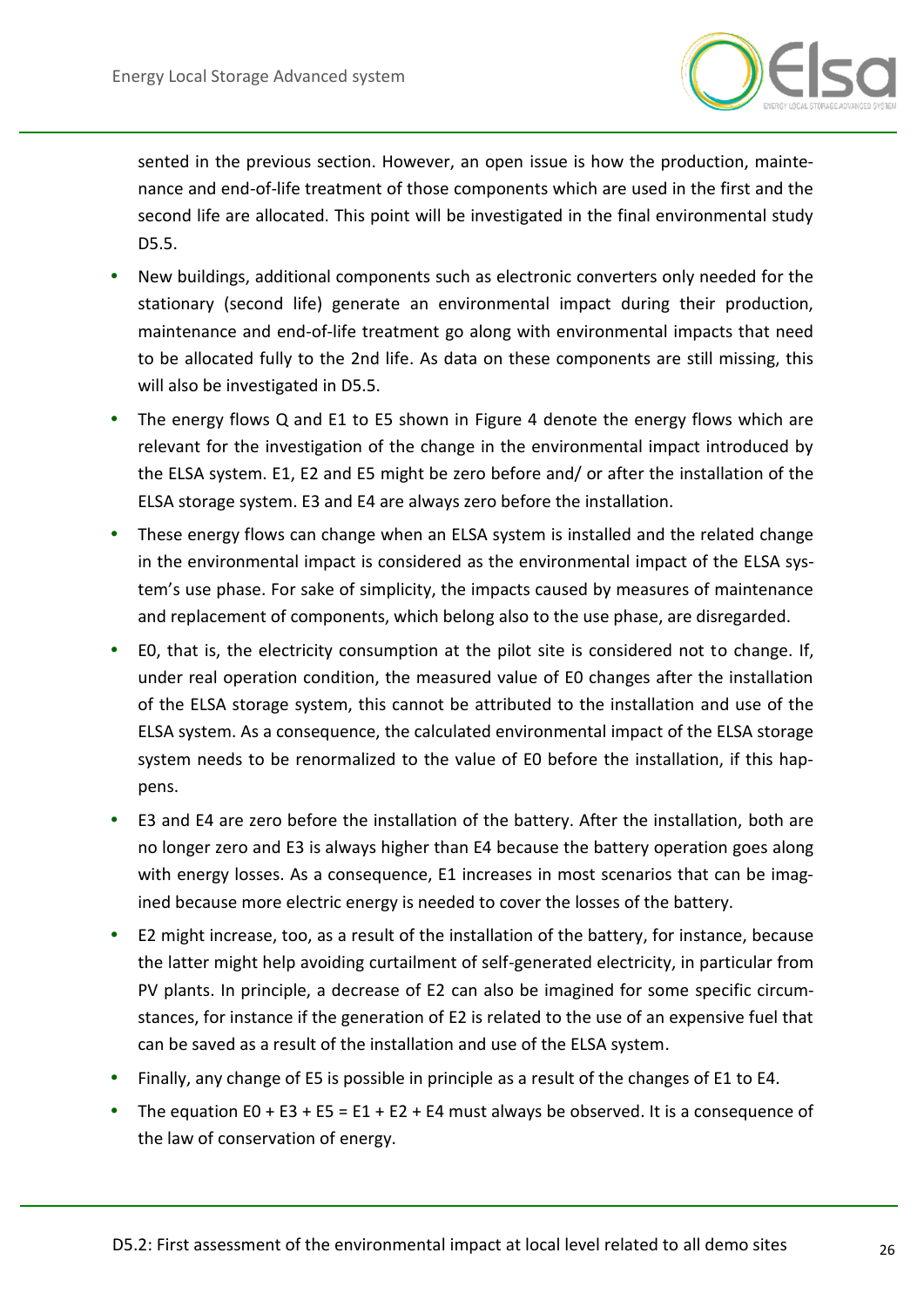

- Q only changes as a result of the installation and use of the ELSA system if there is a connection of the thermal and the electric energy supply, e.g. due to a combined heat and power generation (CHP) or use of surplus electricity from a PV installation for water heating. As a consequence, an investigation of Q is only necessary if such a link exists.
- For the calculation of the environmental impacts, the energy flows Q, E1 and E2, which are directly related to the generation of heat and electricity, need to be considered.
- Q and E2 are related to local generation and both local and non-local environmental impacts, E1 is entirely related to non-local ones.
- E3, E4 and E5 must not be considered separately in the assessment of the environmental impact as they are only indirectly related to the generation of heat and electricity and their consideration would mean that emissions and material use, and related environmental impacts are double charged.
- As Q, E1 and E2 might change, the environmental impact of the heat and electricity generation might change with the installation and use of an ELSA storage system. In particular, the energy losses related to charging and discharging the battery go along with an increase of the electricity need.
- As a consequence, the environmental impact changes. This change corresponds to the environmental impact of the ELSA storage system's use phase.
- The energy mix for the flows Q and E1, that is the composition of the primary energy and the conversion technologies generating these energy flows, might change, if an ELSA storage system is installed. For instance, the latter might lead to a higher share of natural gas and a lower share of hard coal in the electricity mix of E1, thus lowering emissions and environmental impact even if E1 remains unchanged.
- An ELSA system might lead to a different time-profile of the energy flows Q and E1. This might change the efficiency of the plants contributing to the generation of  $Q$  and E1, even if their amounts and the generation mixes remain unchanged. For instance, an ELSA system might allow a hard coal power plant to run more equally, thus increasing the average efficiency of electricity generation.

To illustrate how an ELSA system might modify the environmental impact of a site, the following scenario has been investigated (see Table 3 for calculations and results):

- Let a dummy site have an annual electricity consumption of 700,000 kWh and no heat consumption Q before the installation of an ELSA system.
- Let 300,000 kWh of the electricity consumption be met by a local PV plant (E2) and 400,000 kWh from the grid (E1).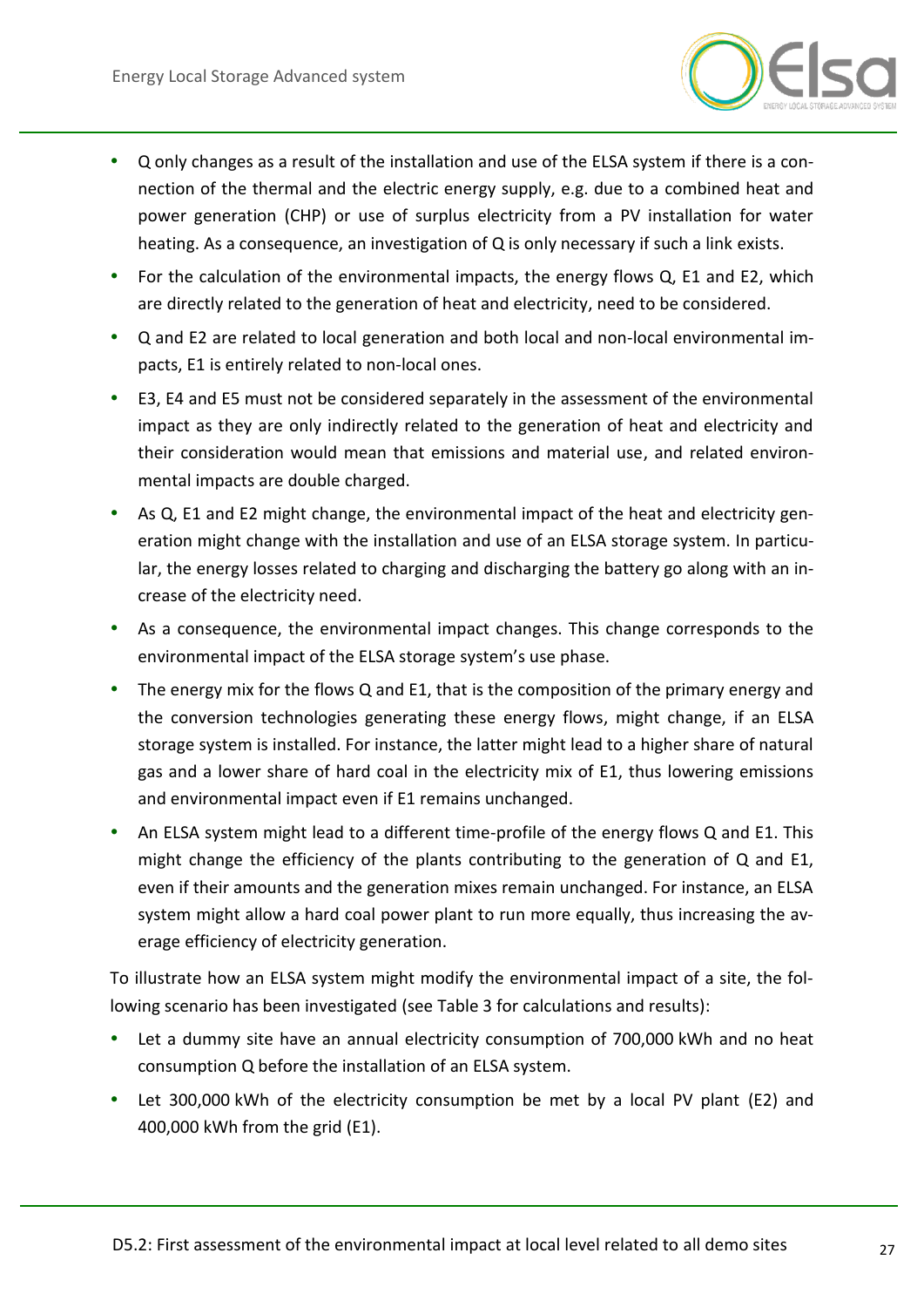

- Let the value of E2 be the result of a curtailment by 5 % due to the impossibility to make use of the entire electricity that the local PV plant might generate. That means it was 315.789 kWh without curtailment.
- Let no electricity be fed into the grid (E5 = 0). Then, E0 = E1 + E2 and  $E3 = E4 = 0.$
- Let the mix of origin of the electricity from the grid (E1) be the same as the German electricity mix in 2015.
- Let the specific emission factors for different origins of electricity for the GWP be the same as those published by the German Federal Environmental Agency in 2013 (Umweltbundesamt, 2014).
- Then the GWP of the electricity consumed at the dummy pilot site is 213.6 tons of  $CO<sub>2</sub>$ eq before the installation of an ELSA storage system.
- Let now be an ELSA system installed with a nominal capacity of 96 kWh. Let it be charged and discharged once per day, the state of charge varying between 10 % and 90 %. Hence, the energy charged into the battery per year, E3, equals 28.032 kWh.
- The GWP related to any modifications of the site due to the installation of the ELSA storage system, including new electronic components, buildings, etc. is disregarded for the sake of simplicity.
- Let further be the losses per charging cycle be 20 % of E3 that is 5.606 kWh. Hence, the energy discharged from the battery per year, E4, equals 22.426 kWh, and the total consumption at the site  $E0 = E1 + E2 + E3 - E4 = 705.606$  kWh, i.e. increased by the amount of the energy losses in the battery.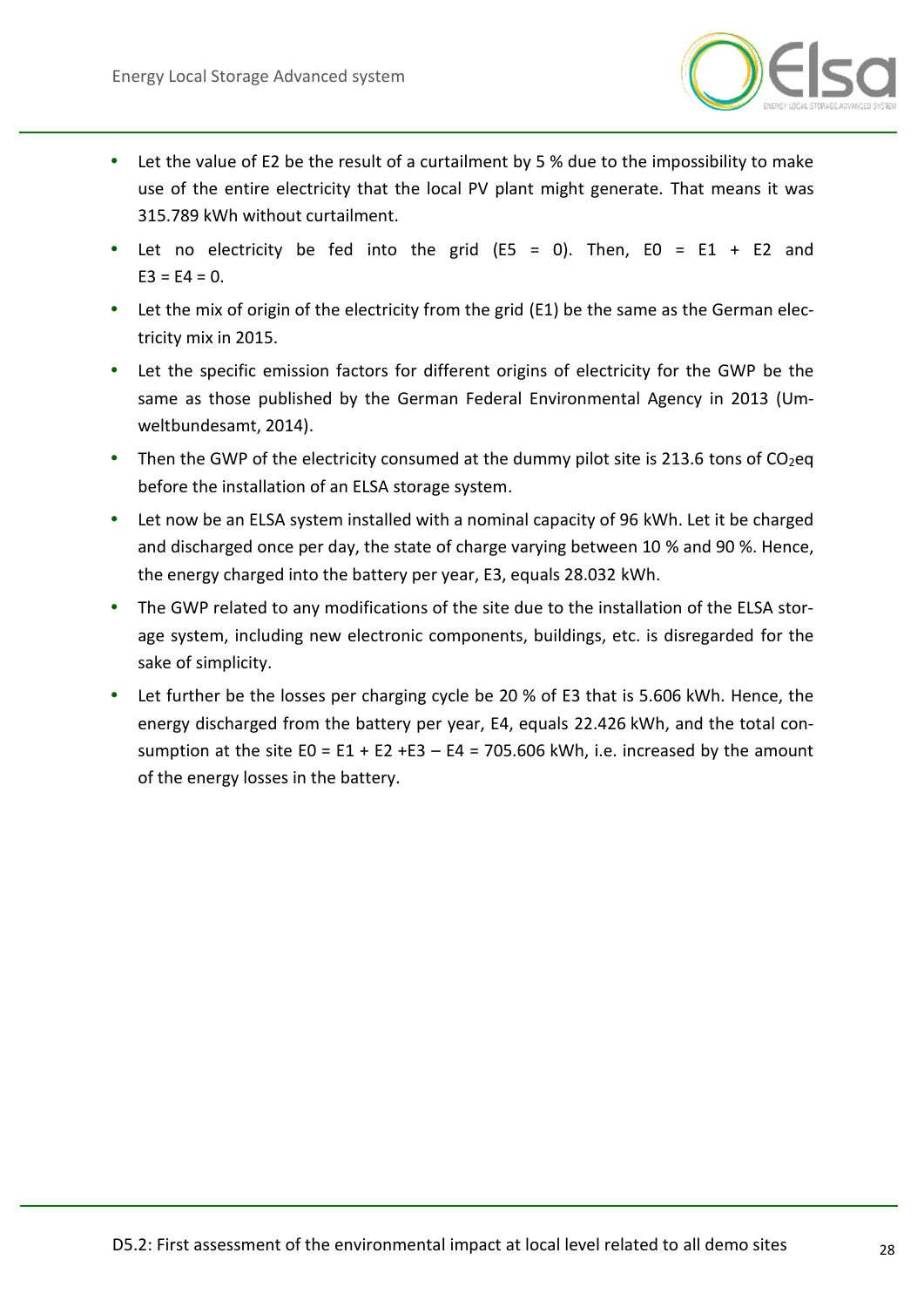$\overline{a}$ 



| origin of electricity   | specific GWP  | share of      | without ELSA system |          | with ELSA system |          |
|-------------------------|---------------|---------------|---------------------|----------|------------------|----------|
|                         | [g CO2eq/kWh] | origin for E1 | E1 [kWh]            | E2 [kWh] | E1 [kWh]         | E2 [kWh] |
| PV                      | 55,2          | 6,0%          | 24.000              | 300.000  | 23.389           | 315.789  |
| lignite                 | 1070,1        | 24,0%         | 96.000              |          | 93.556           |          |
| hard coal               | 919,0         | 18,0%         | 72.000              |          | 70.167           |          |
| natural gas             | 429,7         | 9,0%          | 36.000              |          | 35.084           |          |
| petrol                  | 777,3         | 1,0%          | 4.000               |          | 3.898            |          |
| wind (onshore)          | 8,8           | 12,0%         | 48.000              |          | 46.778           |          |
| wind (offshore)         | 4,3           | 2,0%          | 8.000               |          | 7.796            |          |
| hydropower              | 2,7           | 3,0%          | 12.000              |          | 11.695           |          |
| geothermal energy       | 217,2         | 0,0%          | 0                   |          | 0                |          |
| solid biomass (mix)     | 25,4          | 4,0%          | 16.000              |          | 15.593           |          |
| biogas (mix)            | 422,6         | 4,0%          | 16.000              |          | 15.593           |          |
| liquid biofuels (mix)   | 316,8         | 0,0%          | 0                   |          | 0                |          |
| sewage gas CHP          | 26,2          | 1,5%          | 6.000               |          | 5.847            |          |
| landfill gas CHP        | 25,7          | 1,5%          | 6.000               |          | 5.847            |          |
| nuclear energy          | 5,0           | 14,0%         | 56.000              |          | 54.574           |          |
| sum                     |               | 100,0%        | 400.000             | 300.000  | 389.817          | 315.789  |
| sum                     |               |               | 700.000             |          | 705.606          |          |
| GWP [tons CO2eq]        |               |               | 197,0               | 16,6     | 192,0            | 17,4     |
| <b>GWP</b> [tons CO2eq] |               |               | 213,6               |          | 209,5            |          |

#### <span id="page-28-0"></span>**Table 3: GWP of a dummy ELSA site before and after the installation of an ELSA storage system<sup>1</sup>**

- Let it now be possible to make use of the full generation potential of the local PV plant thanks to the ELSA battery system. The curtailment is zero and E2 is 315.789 kWh. E1 is lowered accordingly. Its mix of origin is not changed, nor is the efficiency and related specific GWP of power plants changed.
- Then the GWP of the electricity consumed at the dummy pilot site is 209.5 tons of  $CO<sub>2ea</sub>$ after the installation of an ELSA storage system.
- The GWP reduction of 4.1 tons of  $CO<sub>2eq</sub>$  per year is due to the removed curtailment of the PV plant. This more than compensates the GWP increase related to the energy losses in the battery.
- A closer analysis shows that GWP increase related to the energy losses in the battery is exactly compensated by the GWP decrease related to the reduced curtailment of the PV plant, if the latter is 2.1 % before the installation of an ELSA system and all other assumptions are the same.

<sup>1</sup> Note that the presentation of the figures is in continental format because a German excel-version was used for the calculations. For changing to the Anglo-Saxon format, all points must be replaced by commas and vice-versa.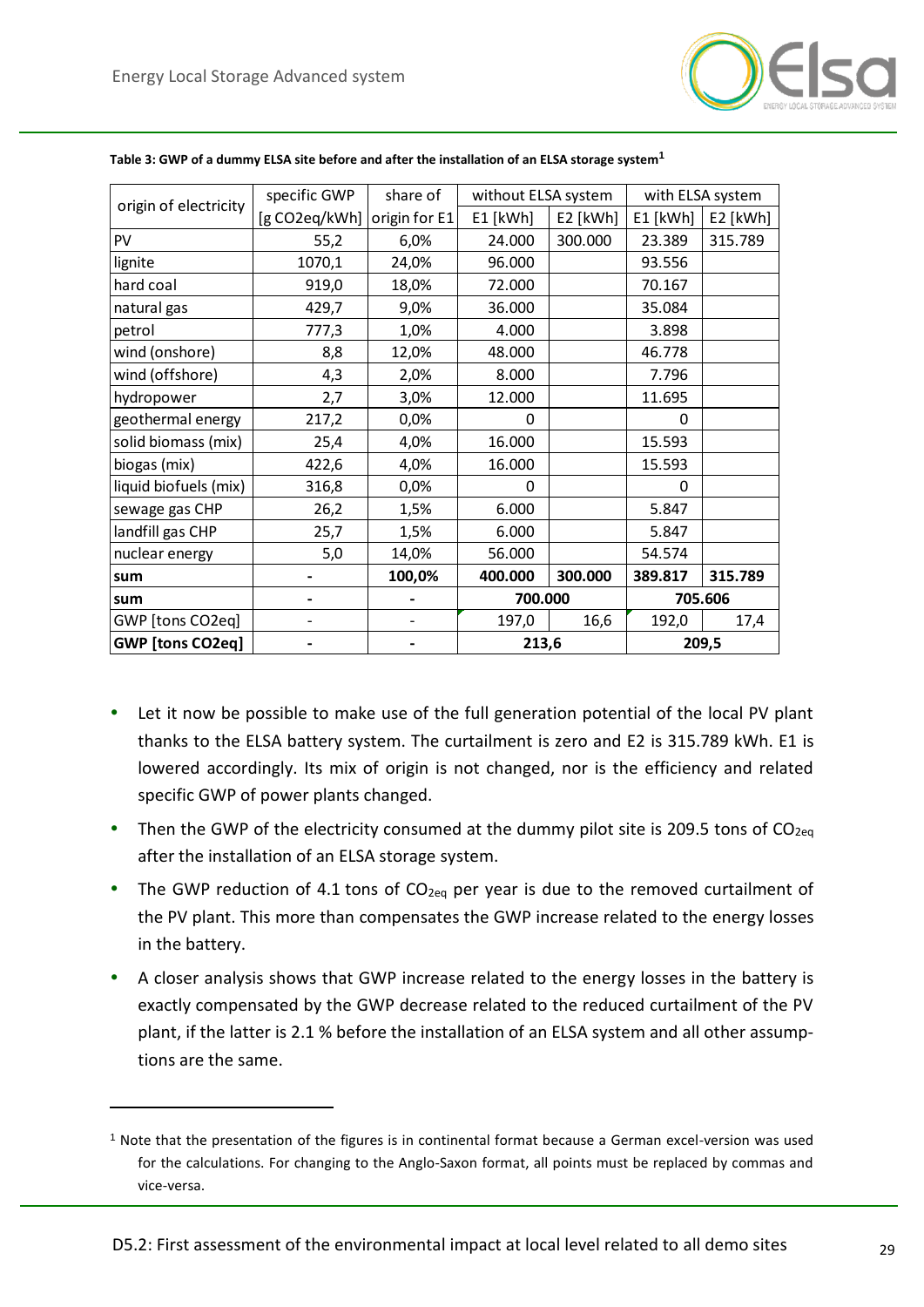

## <span id="page-29-0"></span>**3.4 Interpretation**

The scenario presented in chapter [0](#page-24-2) shows that a reduction of the GWP through the installation of an ELSA battery energy storage system is possible, for example, if the installation allows making use of renewable electricity that would otherwise be curtailed for some reason.

The GWP reduction achieved by the installation and second life use of the ELSA energy storage system (4.1 t CO<sub>2eq</sub> per year, 20.5 t CO<sub>2eq</sub> for 5 years) is significantly higher than the total GWP generated by the production of the battery pack (7.2 t  $CO<sub>2eq</sub>$  for 4 battery packs of 24 kWh each).

Hence, at least in systems with a high presence of thermal power plants in the supply mix, the environmental impact of the ELSA energy storage system is mainly determined by its use or operation phase, and the net effect of the installation of an ELSA system on the environment is positive.

Similar results have been found both in assessing the environmental impact of different electricity storage systems (Oliveira, et al., 2015) as well as in LCA studies on electric vehicles with different battery technologies (Matheys, et al., 2006) (Notter, et al., 2010).

However, in order to draw any definitive conclusions on the environmental impact of the ELSA battery storage system, an LCA based on measured data for real energy flows is needed. Additionally, the material flows related to the second life installation and use of an ELSA energy storage system and peripherals must be taken into account.

## <span id="page-29-1"></span>**4 Conclusion**

Due to the ELSA battery energy storage system not yet having been installed at any of the six pilot sites, the ability to draw conclusions on the environmental impact of the ELSA system at the respective local level is limited. The main conclusion to be drawn from the result of the LCA for the battery pack and the GWP model calculation based on realistic, but hypothetical assumptions regarding the energy flows in the second life use phase is that the environmental impact of the battery production plays presumably a minor role compared to the effects of the change in the energy flows caused by the installation of the ELSA system.

The model calculation further suggests that a reduction of the GWP through installation of an ELSA system is possible if the operation of the system enables a positive change in the energy origin mix such as a reduction of curtailment of electricity from renewable energy sources and, correspondingly, a reduced use of fossil energy sources.

For this scenario, considering the relatively low impact of the battery pack production in comparison with the effect of the use of the system, a roll-out of small-to-medium battery energy storage systems, such as the ELSA system, would be accompanied by a presumably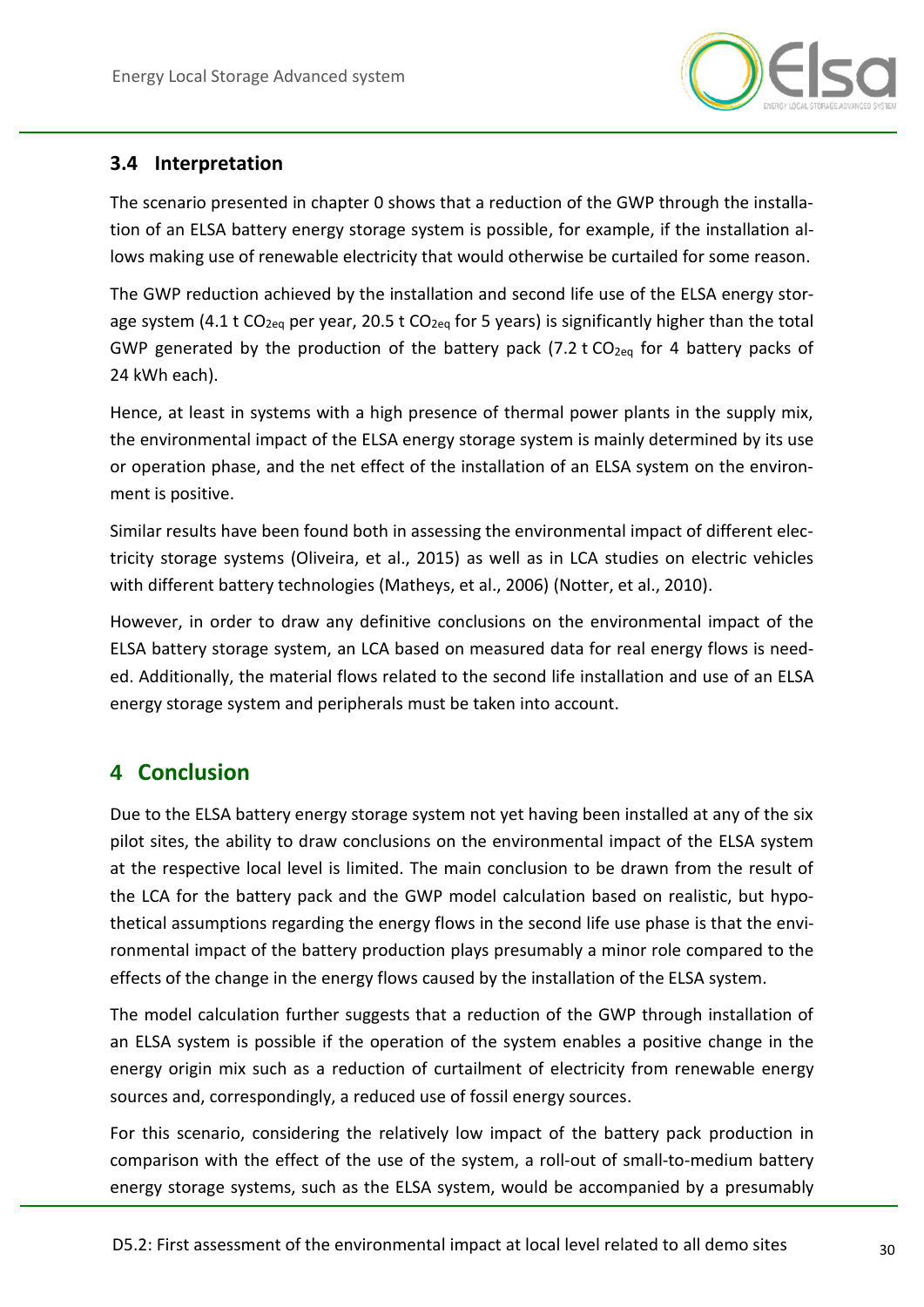

positive modification of the environmental impact in many situations. This is even more the case if one considers that the environmental impact of the battery pack production and endof-life phase needs to be allocated on the  $1<sup>st</sup>$  and  $2<sup>nd</sup>$  life in one way or another.

However, surmising that the environmental impact of the ELSA battery system is mainly determined by the system's use or operation phase and applied energy mix, the environmental impact of the system's operation phase, and changes introduced by an ELSA battery system, would be considerably less when considering an energy mix dominated by energy generation sources associated with low GHG-emissions (e.g. such as hydropower).

Ultimately, an LCA based on real-life data from application of the ELSA system at the six ELSA pilot sites is needed in order to assess in more detail whether the installation of an ELSA system can result in the reduction of negative environmental impact, e.g. by enabling a more efficient use of renewable energy sources or by increasing the average efficiency of electricity generation through more constant operation of energy generation plants.

Furthermore, material input and output of the ELSA system must be inventoried and assessed and the allocation of the environmental load of the battery pack to its first and second life must be discussed. As these tasks are dependent on data from the planned pilot installations, they will be tackled at a later stage in the project and discussed in D5.5: "Final impact assessment of the environmental impact at local level related to all demo site".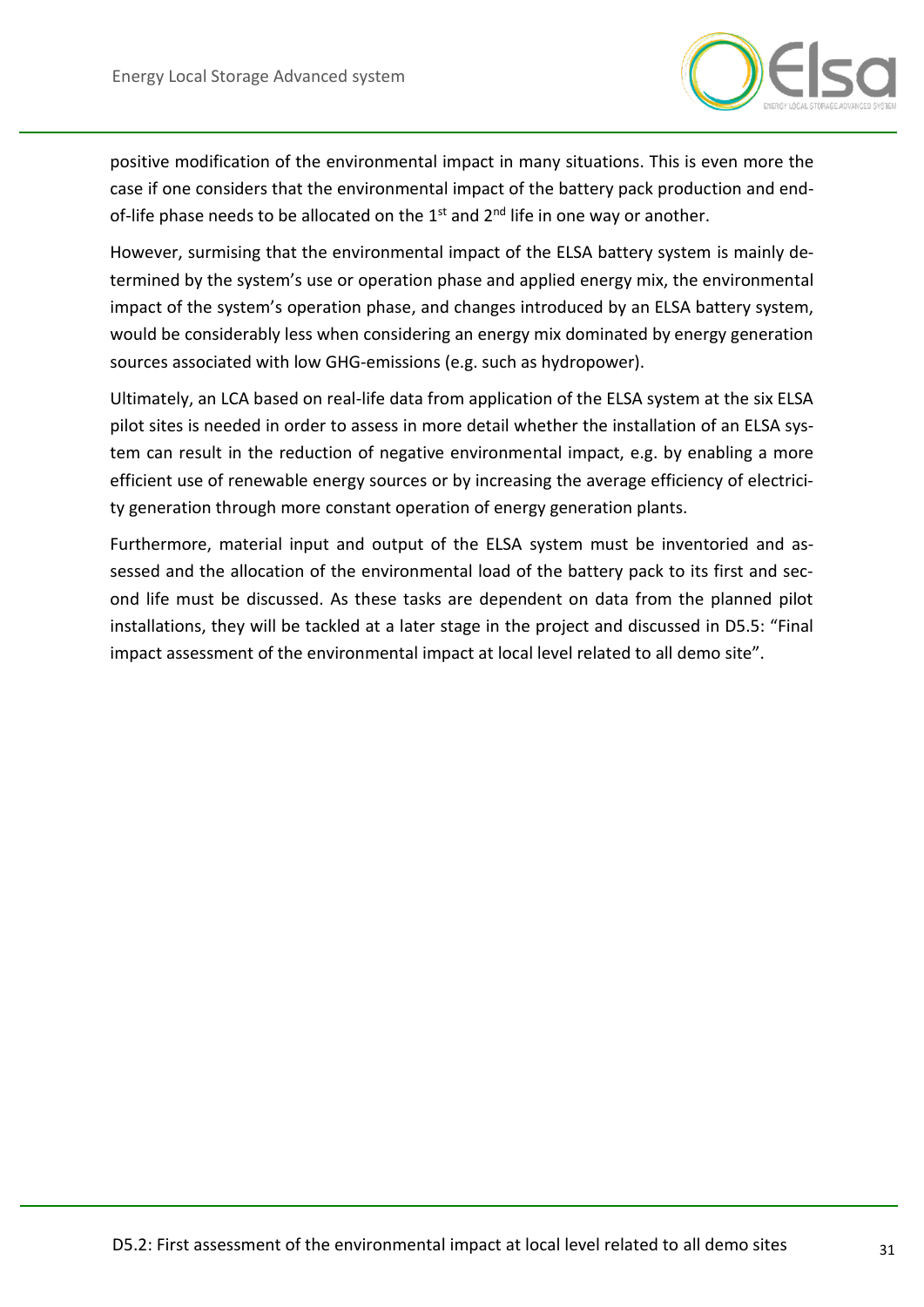

## <span id="page-31-0"></span>**References**

**Amarakoon, Shanika, Smith, Jay und Segal, Brian. 2013.** *Application of Life-Cycle Assessment to Nanoscale Technology: Lithium-ion Batteries for Electric Vehicles.* United States Environmental Protection Agency. 2013. S. 126, Studie. EPA 744-R-12-001.

**Armand, M. and Tarascon, J.-M. 2008.** Building better batteries. *Nature.* 2008, Vol. 451, 7, pp. 652-657.

**Baumann, Henrikke and Tillmann, Anne-Marie. 2004.** *The Hitch Hiker's Guide to LCA - An orientation in life cycle assessment methodology and application.* s.l. : Studentliteratur, 2004. ISBN 81-44-02364-2.

**Hawkins, Troy T., et al. 2012.** *Comparative Environmental Life Cycle Assessment of Conventional and Electric Vehicles.* s.l. : Journal of Industrial Ecology, 2012. Vols. Volume 17, Number 1.

**IPCC AR5, Myhre, G., D. Shindell, F.-M. Bréon, W. Collins, J. Fuglestvedt, J. Huang, D. Koch, J.-F. Lamarque, D. Lee, B. Mendoza, T. Nakajima, A. Robock, G. Stephens, T. Takemura, H. Zhang. 2013.** *Anthropogenic and Natural Radiative Forcing. In: Climate Change 2013: The Physical Science Basis. Contribution of Working Group I to the Fifth Assessment Report of the Intergovernmental Panel on Climate Change.* Cambridge : Cambridge University Press, 2013.

**Jülch, Verena, et al. 2015.** A holistic comparative analysis of different storage systems using levelized cost of storage and life cycle indicators. *Energy Procedia.* 73, 2015, pp. 18-28.

**Matheys, Julien, et al. 2006.** Comparison of the Environmental impact of 5 Electric Vehicle Battery technologies using LCA. *Proceedings of LCE2006.* 2006, pp. 97-102.

**Nitta, Naoki, et al. 2015.** Li-ion battery materials: present and future. [ed.] Elsevier. *Materials Today.* Volume 18, 2015, Vol. Number 5.

**Notter, Dominic A., et al. 2010.** Contribution of Li-Ion Batteries to the Environmental Impact of Electric Vehicles. *Environmental Science & Technology.* 2010, Vol. Volume 44, Number 17, pp. 6550-6556.

**Oliveira, L., et al. 2015.** Environmental performance of electricity storage systems for grid applications, a life cycle approach. *Energy Conversion and Management.* 101, 2015, pp. 326- 335.

**Silberberg, Martin. 2006.** *Chemistry: The Molecular Natrue of Matter and Change.* 4. New York : McGraw-HIll Education, 2006. p. 935. ISBN 0077216504.